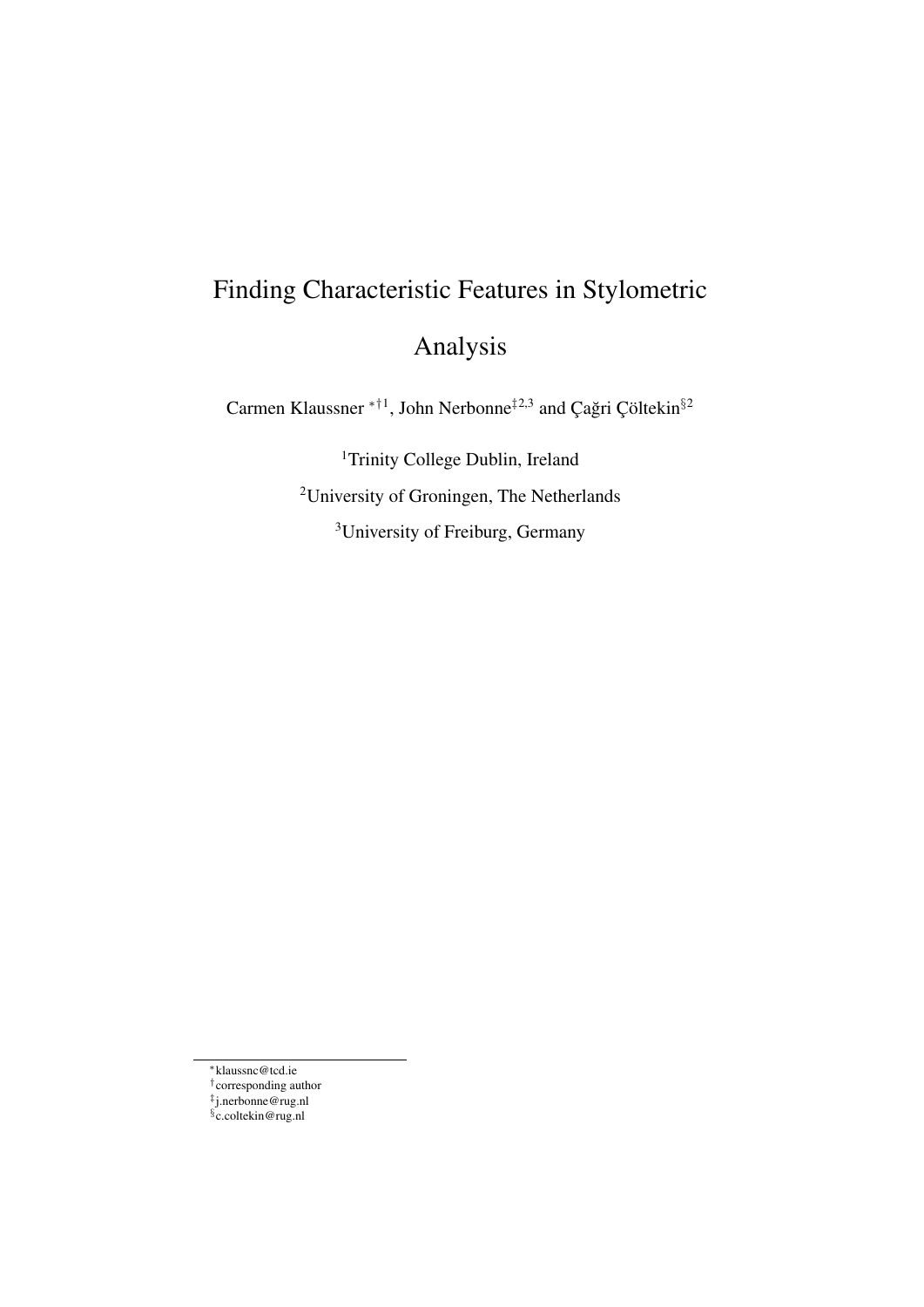#### Abstract

The usual focus in authorship studies is on authorship attribution, i.e. determining which author (of a given set) wrote a piece of unknown provenance. The usual setting involves a small number of candidate authors, which means that the focus quickly revolves around a search for features that discriminate among the candidates. Whether the features that serve to discriminate among the authors are characteristic is then not of primary importance.

We respectfully suggest an alternative in this paper, namely a focus on seeking features that are characteristic for an author with respect to others. To determine an author's characteristic features, we first seek elements that he or she uses consistently, which we therefore regard as *representative*, but we likewise seek elements which the author uses *distinctively* in comparison to an opposing author.

We test the idea on a task recently proposed that compares Charles Dickens to both Wilkie Collins and a larger reference set comprising several authors' works from the 18<sup>th</sup> and 19<sup>th</sup> century. We then compare the use of representative and distinctive features to Burrows' *Delta* and Hoovers' *CoV Tuning*; we find that our method bears little similarity with either method in terms of characteristic feature selection.

We show that our method achieves reliable and consistent results in the twoauthor comparison and fair results in the multi-author one, measured by separation ability in clustering.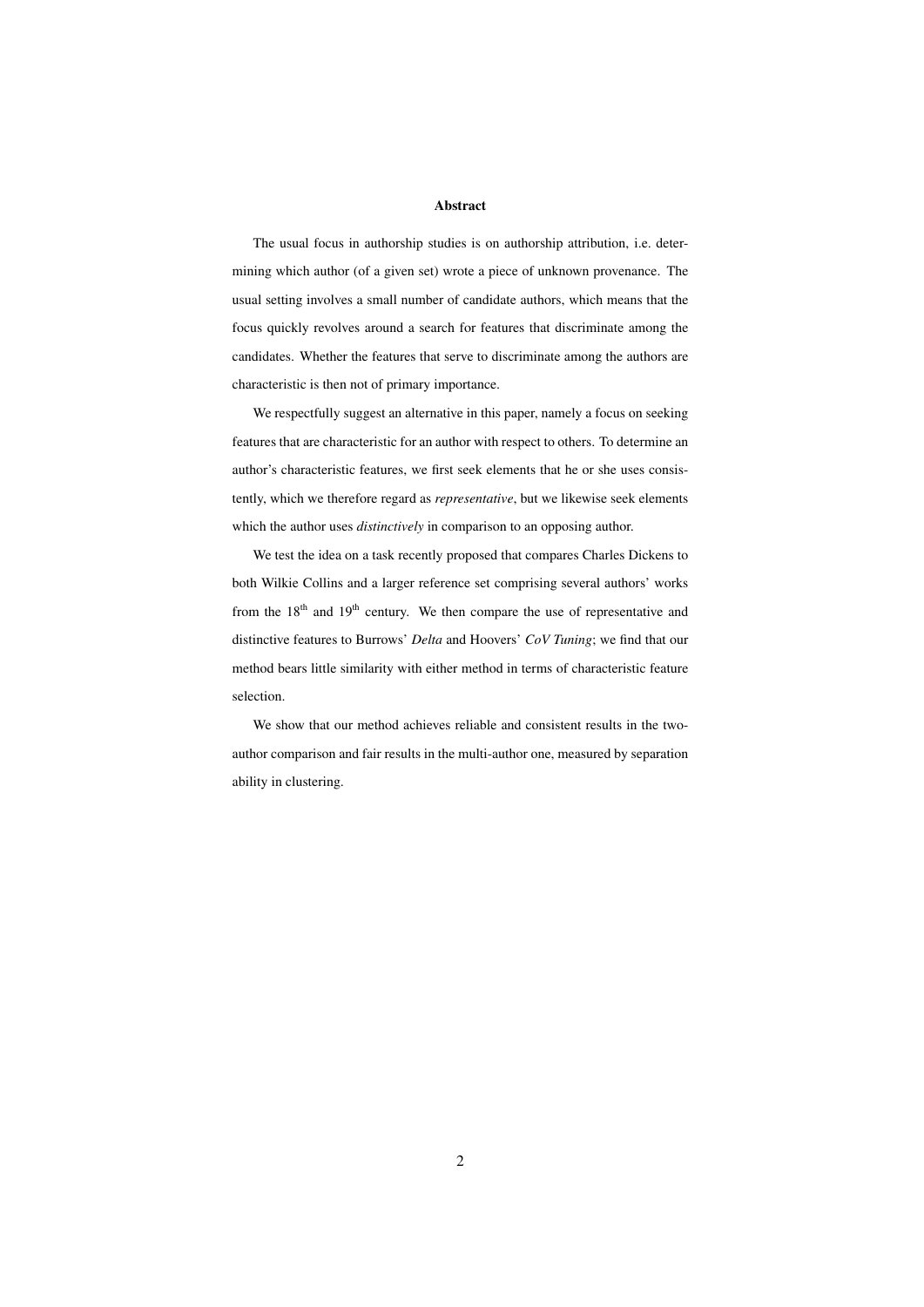# 1 Introduction

This paper suggests an novel, complementary focus in stylometry, i.e. trying to identify characteristic features of authors rather than focusing on discriminating among authors, which is the common task in authorship attribution. The latter has served to focus scholars on a task with clear success criteria, certainly an achievement, but we suspect that its focus on finding discriminating features leads to an overemphasis on unusual features rather than characterizations of what is general and consistent about an author's style. We thus ask with others 'If you can tell authors apart, have you learned anything about them?' (Craig, 1999). Concretely we try to identify words that Dickens uses with a consistent frequency throughout a selection of his writings and which are used differently by other authors. We think that the approach might be used to analyze syntactic features, too, but we will not try to show that.

The field of stylometry in authorship studies has undergone considerable change in the course of the  $20<sup>th</sup>$  century, whose beginning marked the tentative introduction of new measures to the field, heralding the rise of non-traditional, quantitative techniques to be established alongside the then predominant traditional methods (e.g. manuscript provenance or dating of materials). In the interest of space we shall not summarize that history here, referring instead to excellent recent surveys (Stamatatos, 2009; Oakes, 2014).

Since Burrows' work is a touchstone for many, we discuss it here specifically and compare our proposal to his work in more detail below. Burrows' *Delta* (Burrows, 2002) was designed for authorship attribution, seeking the most likely authorial candidate for a given document from a set of authors based on differences between z-scores of high-frequency items. *Delta* is usually applied to the 800–1000 most frequent words, i.e. the highest frequency stratum. This is an advantage since high frequency words are likely to be encountered in most documents. But note that highly variable features could be useful for the task of identifying an author if they happened to occur almost exclusively in just one author's works, but we would not regard them as characteristic since they are not used consistently. Burrows' *Iota* and *Zeta* (Burrows, 2005; Bur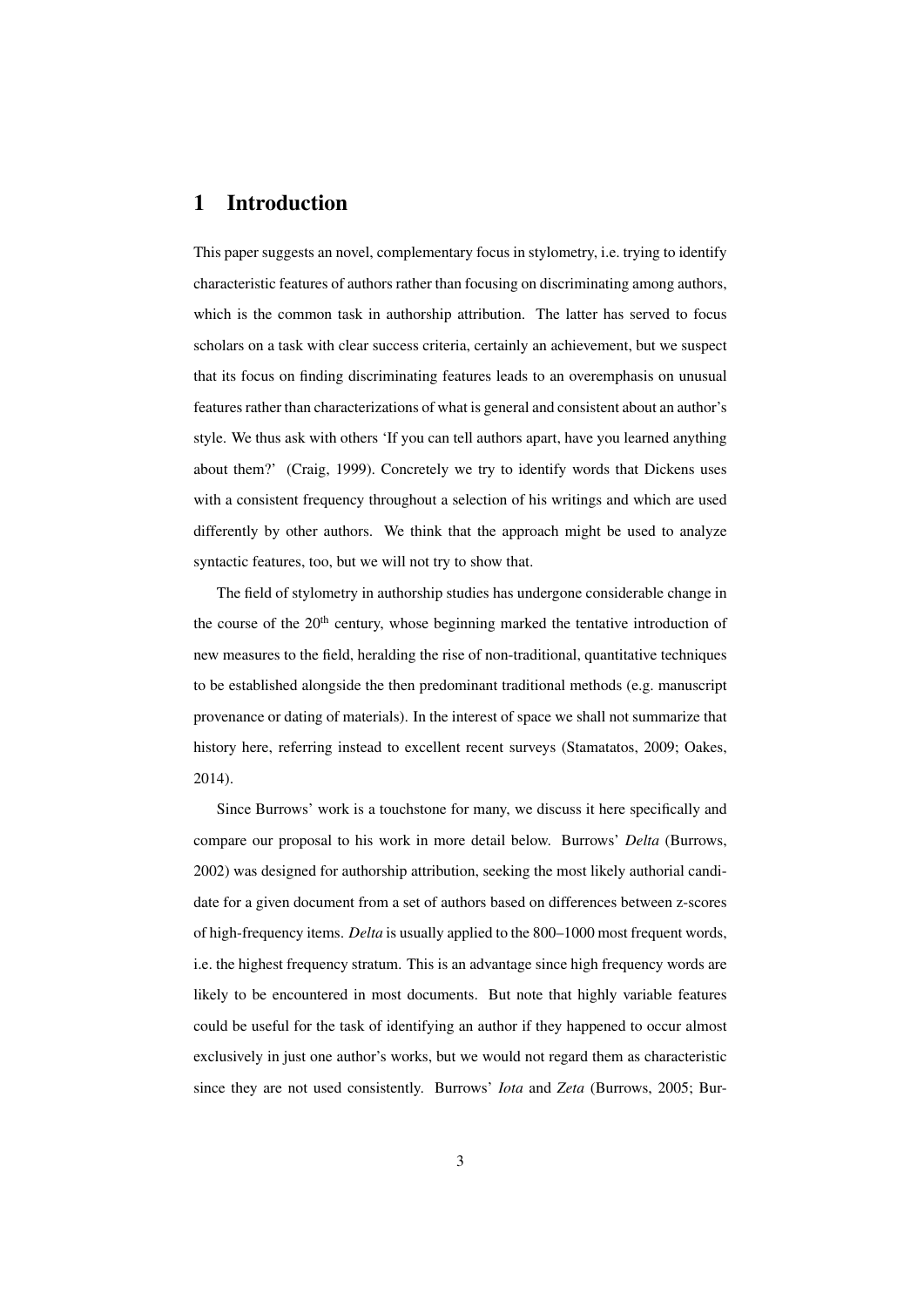rows, 2007; Hoover, 2007) investigate words in middle-range and low-range frequency strata, and they look for words appearing consistently in one author's works and less frequently to not at all (Iota) in the works of others. More recently, Hoover introduced *CoV Tuning*, that uses the Coefficient of Variance to detect those frequent features that are *most* variable over a multi-author corpus (Hoover, 2014).<sup>1</sup>

We introduce a new technique, Representativeness and Distinctiveness, focusing on finding style markers that are used consistently in the works of one author and differently from that of others. Concretely, we try to detect Charles Dickens' style presented by Tabata (2012), who used Random Forest classification. We compare our results to Tabata's in Section 4.3.

The remainder of this paper is organized as follows; we begin by introducing and further motivating Representativeness and Distinctiveness in Section 2 in the context of style analysis. Section 3 gives an overview of the data; Section 4 continues by first exemplifying our technique's application to an actual task and subsequently comparing it to other methods in the field. We close the discussion in Section 5.

## 2 Finding Characteristic Features

Rather than focusing exclusively on identifying stylistic features that discriminate among authors, we first seek features that an author uses consistently in his work, calling these features REPRESENTATIVE, and turn to distinctive features in a second step. In dialectology, where these methods were first used, we note, e.g. that the word used for the storage space in a car is fairly consistently call a 'boot' throughout the UK and similarly that the words 'cot' and 'caught' rhyme on the Eastern seaboard of the US. This makes them representative. We do not have atomistic data of this detail in stylometry, where there is a long and serious tradition of looking first to word frequencies as style markers. We therefore focus on word frequencies here, but we might also have examined the frequencies of word bigrams or sequences of part-of-speech tags.

<sup>&</sup>lt;sup>1</sup>It has been suggested that work in author profiling might be relevant to the task of finding typical features, and this is indeed similar, but the focus of profiling is rather on distinguishing groups of authors, e.g. by age or sex. See Rangel et al. (2013) and references there.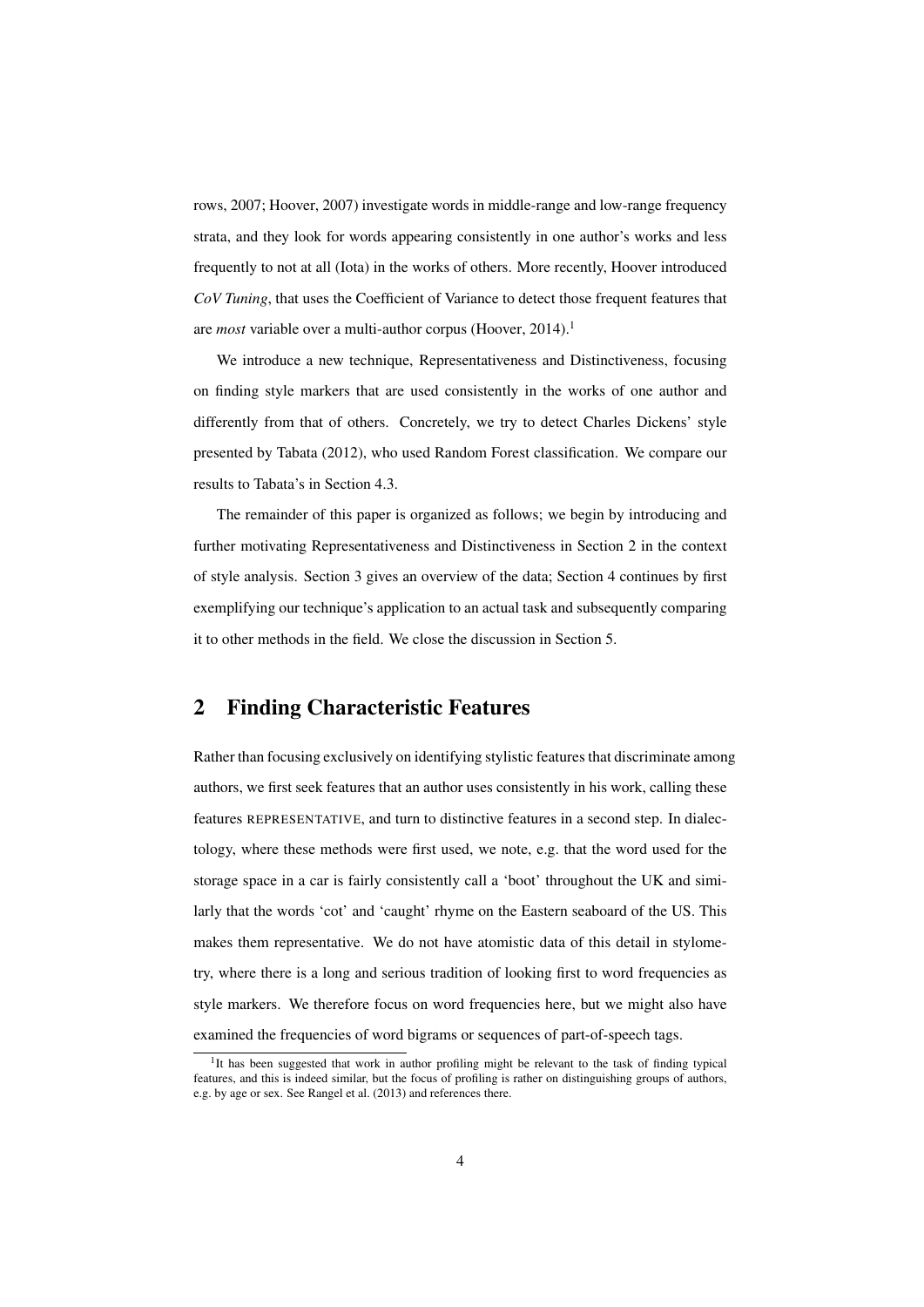In order to identify what is consistent in an author's style, we consider not only the very highest strata of frequent words (i.e. 1–800), but rather a larger set (i.e. 1–5000). The aim of this is to find features with a very even distribution over an author's works; those used very frequently and those used less frequently. Naturally, very infrequent features will suffer the instability problems associated with sparse data, so we do not imagine using them effectively.

Distinctive features are always identified with respect to a set of comparable authors, and they are simply the features used differently by the candidate under examination and the comparable set.

We turn now to a more formal introduction of Representativeness and Distinctiveness and further explanation of how it can be used in stylometry. More specific applications of the method are presented in Section 4, where we test the method in two different settings.

#### *2.1 Representativeness and Distinctiveness*

Representativeness and Distinctiveness were introduced in dialectology (Wieling and Nerbonne, 2011), with the goal of detecting linguistic features that 'marked' the speakers of a particular dialect in contrast to others. In the orginal paper it is used to detect characteristic features (e.g. lexical items), that differ little within the target group of geographical sites (and may therefore be regarded as 'representative') and differ considerably more outside that group (so that they are also 'distinctive' with respect to the other group). It was later extended to function with numerical measures (Prokic,´ Cöltekin, and Nerbonne, 2012), and since we will analyze frequency, we will focus on that extension.

In authorship analysis, we examine the words extracted from an author's documents compared to documents by another group of authors (∼the reference set). More exactly, we examine the frequency distribution of the author's vocabulary as it is used across the range of documents (or text segments). The technique begins by identifying which feature frequencies are consistent over the target author's document set. Afterwards, it selects those consistent and thus *representative* features of that author that are also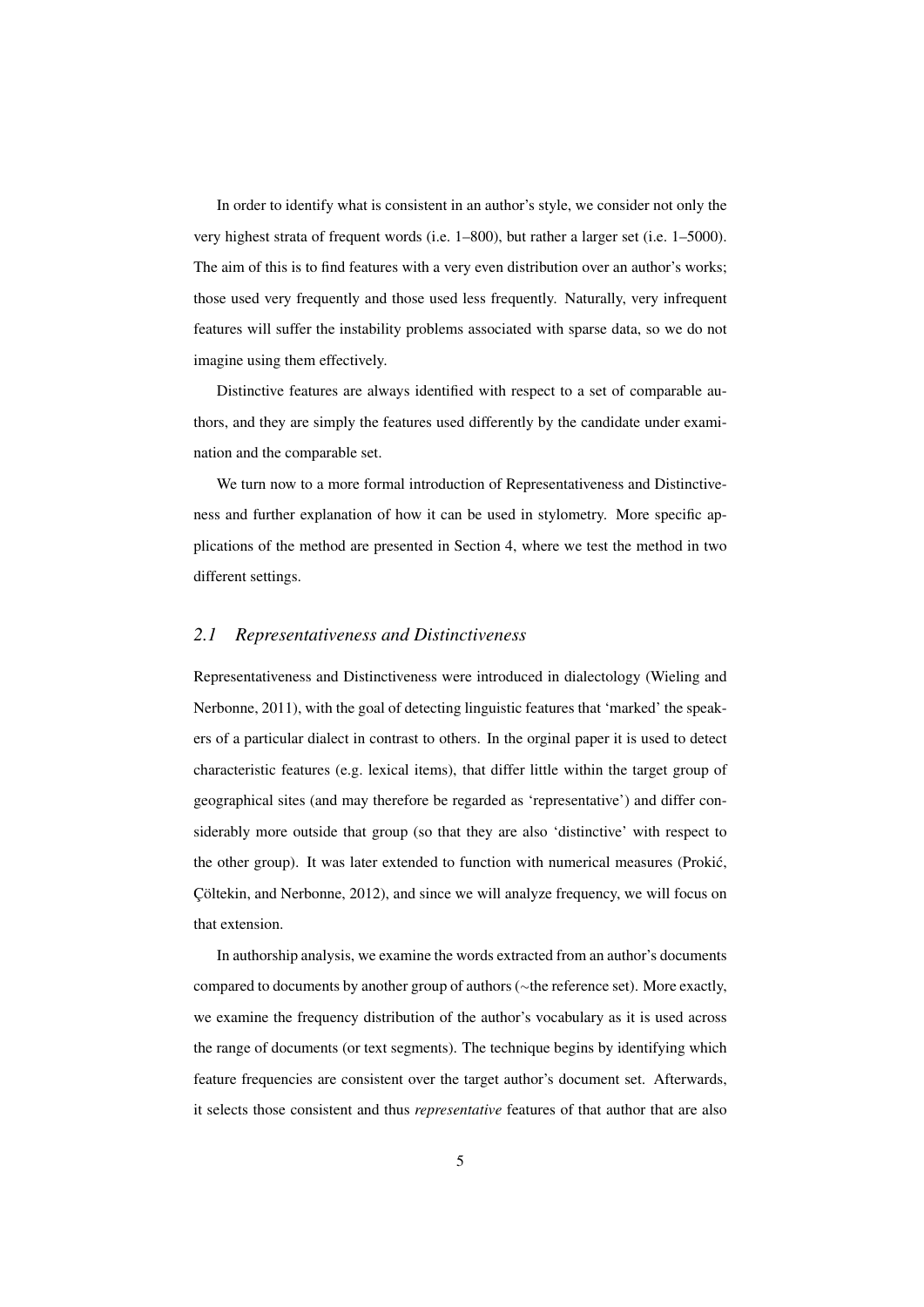*distinctive* with respect to those documents in the (contrasting) reference set.

We assume a set of documents from an author under investigation,  $D_{in}$  as well as a set of contrasting documents,  $D_{\text{ex}}$ , which we need if we are to identify distinctive features. We may also refer to  $D, D = D_{in} \cup D_{ex}$ , the union of the two sets. We assume moreover a distance function diff, which for a given feature  $f$ , returns the distance between a pair of documents with respect to  $f$ .

The formal definition of Representativeness of a particular feature  $f$  for a document set  $D_{\text{in}}$  (belonging to the target author) is then based on the mean distance of the documents in  $D_{\text{in}}$  with respect to f:

$$
\overline{d_f^{D_{\rm in}}} = \frac{2}{|D_{\rm in}|^2 - |D_{\rm in}|} \sum_{d, d' \in D_{\rm in}, d \neq d'} \text{diff}_f(d, d')
$$
(1)

where the fraction before the summation is based on the number of non-identical pairs in the set  $D_{\text{in}}$ .

Naturally we also need to know the average distance between pairs of documents, where the first comes from  $D_{in}$  and the second from  $D_{ex}$ . These allow us to compare the target author to others:

$$
\overline{d_f^D} = \frac{1}{|D_{\text{in}} \times D_{\text{ex}}|} \sum_{d \in D_{\text{in}}, d' \in D_{\text{ex}}} \text{diff}_f(d, d')
$$
(2)

where we assume, as noted above, that  $D = D_{in} \cup D_{ex}$ . We implicitly appeal to the assumed definition in order to suppress the reference to two document sets on the lefthand side of the definition. We deliberately collect feature frequencies not only when they are greater than those in the reference set, but also when they are less.

In order to determine features both representative of a particular author as well as distinctive with respect to other authors, we normalize the average values defined in eq. 1 and eq. 2 above.

$$
Repr_f(D_{\text{in}}) = -\frac{\overline{d_f^{D_{\text{in}}}} - \overline{d_f}}{sd(d_f)}
$$
\n(3)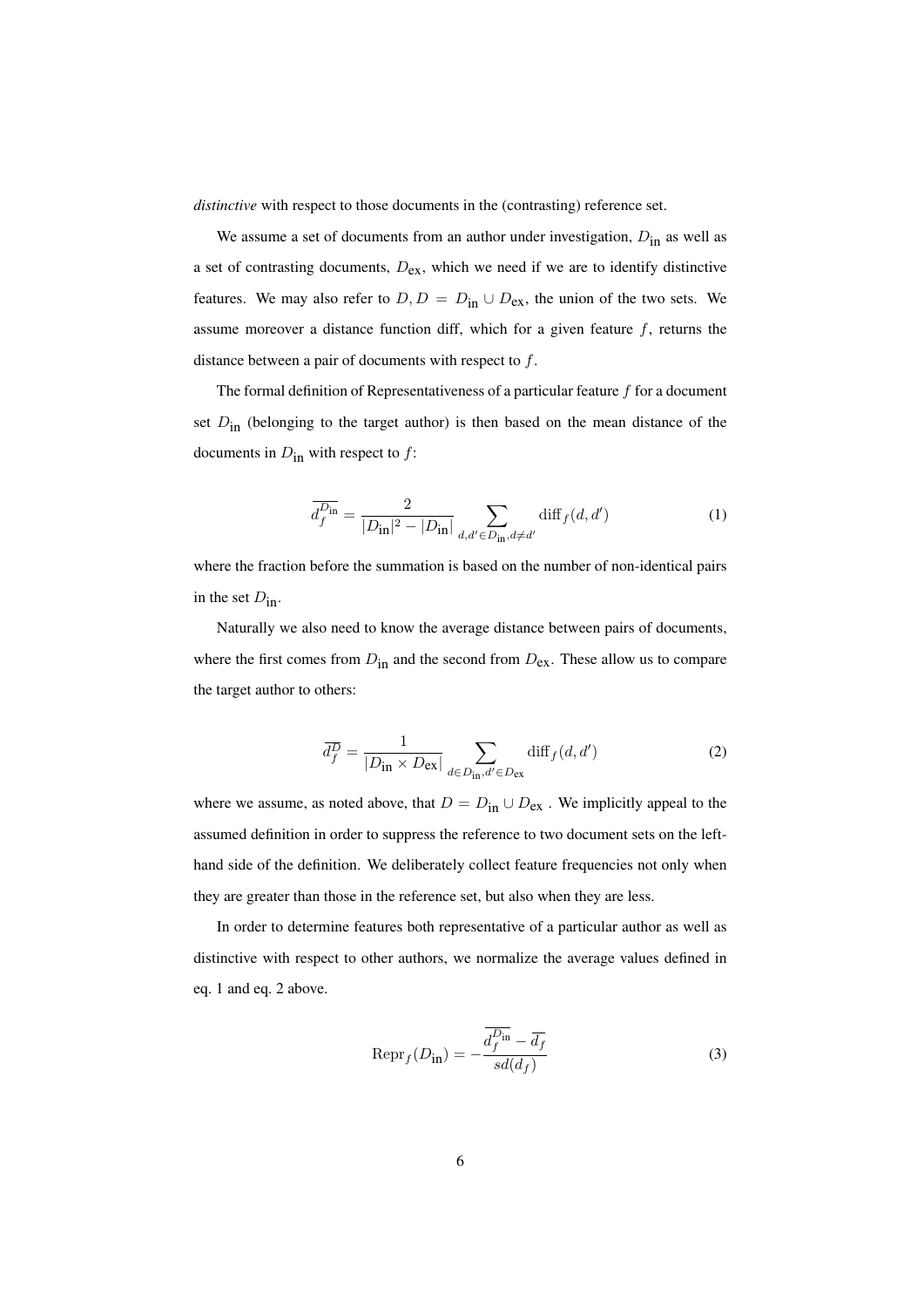$$
\text{Dist}_f(D) = \frac{\overline{d_f^D} - \overline{d_f}}{sd(d_f)}\tag{4}
$$

where  $\overline{d_f}$  is the mean difference between all documents within the document set  $D, D = D_{in} \cup D_{ex}$ , with respect to the feature f, where  $sd(d_f)$  is the standard deviation of differences between all documents in the document set with respect to  $f$ , and where we again implicitly assume that  $D = D_{in} \cup D_{ex}$ . Note that Repr is defined as the negative of the normalized  $d_f^{D_{\text{in}}}$ , since smaller internal differences mean more consistent features. The normalization step also makes sure that Representativeness not only measures consistent features within an author's documents, but that it also compares them to the rest of the documents. Hence, only the features that are exceptionally consistent within the target author's documents in comparison to the other documents will receive higher Repr scores. Similarly, the Dist measure does not just select highly variable features in the language, but will score highly those features whose use contrasts between the target author's documents and the reference set.

We define the features that are both representative and distinctive as the *characteristic* features of an author. In this paper we use the sum of Repr and Dist to obtain a single summary score representing how characteristic a features is for the author of interest. We refer to this combined score (Repr + Dist) as the  $RD<sub>f</sub>$  score, and refer then to  $RD_f(A, B)$  or  $RD_f(D_{in}, D_{ex})$ . For different applications, other combinations of Repr and Dist may be more appropriate.

#### *2.2 Distinctiveness in Comparing Only Two Authors*

The Representativeness and Distinctiveness as defined above compares texts written by an author with a reference set typically comprising many other authors. In some of the experiments (reported in Section 4.1), we present results comparing only two authors. This subsection discusses the interpretation of the measures in the two-author setting and clarifies further properties of the  $RD<sub>f</sub>$  score.

In the two-author setting, we have two sets of documents, one belonging to author A and the other to author B (or to  $D_{in}$ ,  $D_{ex}$ ), respectively. We first consider the case where the same feature is representative in both authors' works. If the feature is used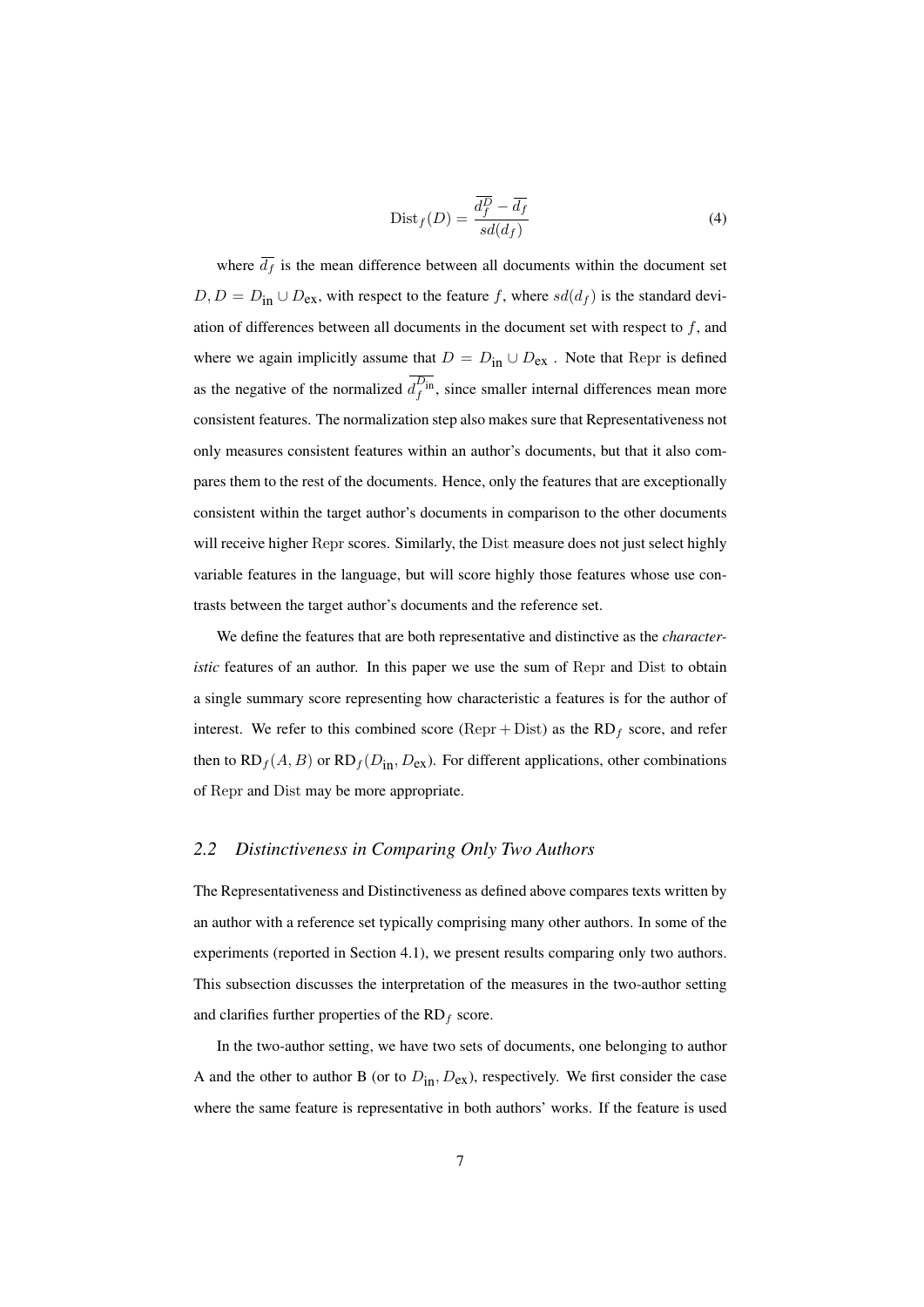consistently at the same rate by both authors, it will be representative for both individually, but not distinctive. If it is used consistently by both but at different rates, then it may score well in Distinctiveness depending on the size of the difference. So representative features need not result in high  $RD_f$  scores.

The RD measure is symmetric, for example, when feature  $f$  is representative in set  $D_{\text{in}}$  because it occurs with a consistently high frequency. If the same feature f is also representative in the opposing set,  $D_{ex}$ , but with a low frequency, then f will be representative and distinctive for both sets, and  $RD_f(A, B) = RD_f(B, A)$ .

But the measure may be asymmetric, so that  $RD_f(A, B) \neq RD_f(B, A)$ , if, for example, the feature is highly representative in A but not B. This means that a representative and distinctive feature for the candidate set  $D_{in}$ , may be unrepresentative for set  $D_{ex}$  because its frequencies may vary too much in the documents in  $D_{ex}$ . Although this feature is not representative for  $D_{ex}$ , it may still be distinctive in  $D_{in}$  with respect to  $D_{ex}$ , because it is used with consistent frequency in  $D_{in}$  but not in  $D_{ex}$ .

Thus, high  $RD_f$  scores indicate consistent frequencies within the target author's documents that may either be inconsistent or be consistently different in the reference set. The values obtained do not reveal whether an author consistently avoided or preferred a particular feature. A given feature  $f$  may be scored highly relevant for both authors, so that  $RD_f(A, B) \approx RD_f(B, A)$  meaning one uses it consistently less than the other, rendering it a good separator for the two authors.

*General properties* From a performance point of view, the more features (or documents) one considers, the more expensive the computations will be, since the methods require pairwise comparisons of all documents for each individual feature. <sup>2</sup>

# 3 Data

In this section we introduce the data sets used in all the experiments reported on in Section 4. The exact composition of the data sets was motivated by a study by Tabata

<sup>&</sup>lt;sup>2</sup>All computations for this paper, including Representativeness and Distinctiveness were implemented using the statistical language R (R Core Team, 2014), using packages, such as *cluster, stats and mclust*.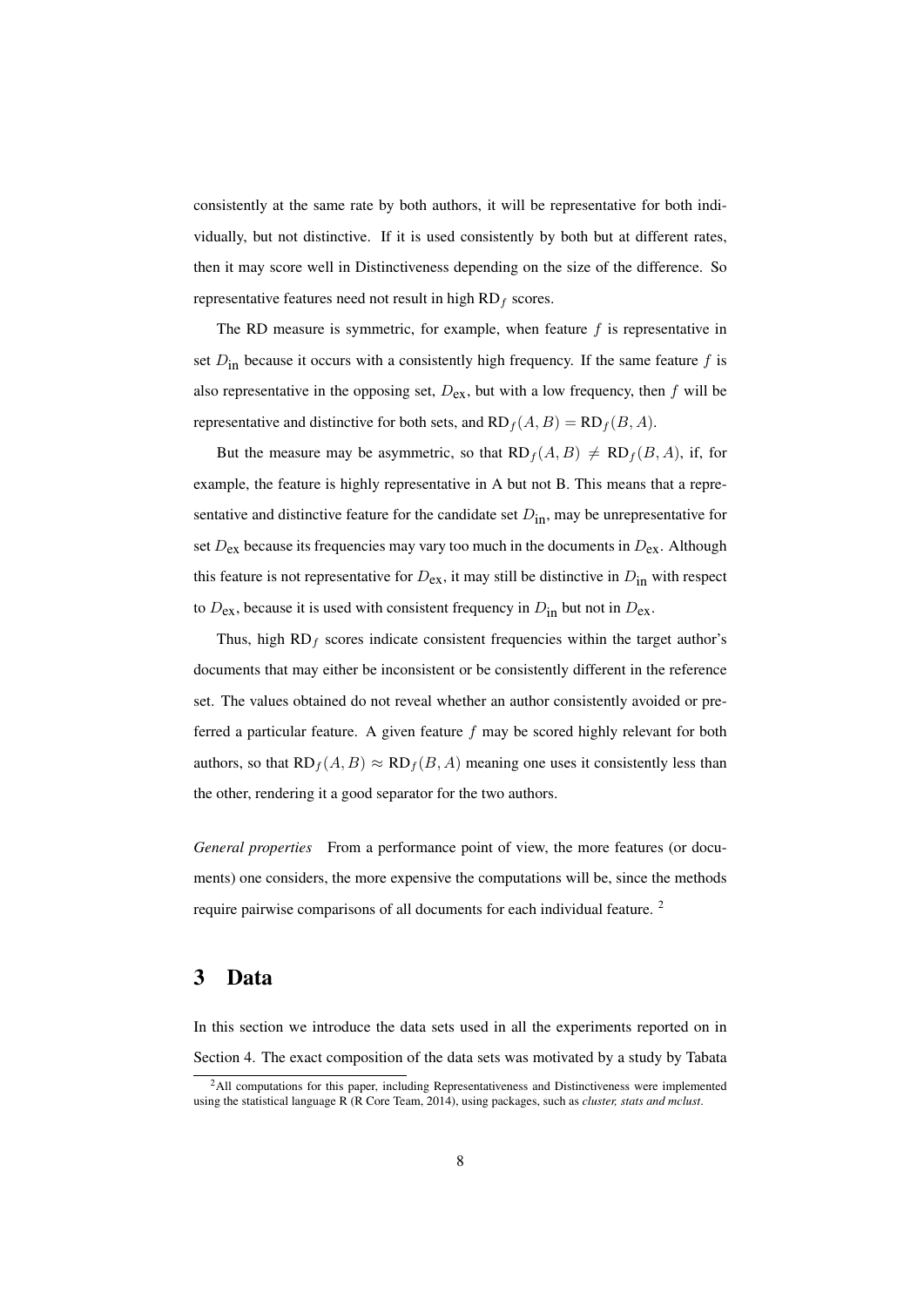(2012), where Charles Dickens was contrasted with both contemporary writer Wilkie Collins in a two-author comparison and a larger reference set comprising different authors from the 18th and 19th century and thus a reference for the *average* writing style of that time. For all experiments, we consider the data sets proposed by Tabata (2012), namely a set consisting of twenty-four texts by Dickens and Collins each (shown in Table 1 and Table 2 respectively).<sup>3</sup> Thus, while the data set for the first experiment here is the same as used by Tabata (2012), we assembled the data for the second experiment ourselves; these contain the same texts for Dickens as in the first experiment while the reference set in this second case contains fifty-five texts by sixteen different authors. The texts are shown in Table 3 and Table 4. This data set was preprocessed by removing all punctuation, but retaining contractions and compounds and transforming the data by computing relative frequencies multiplied by 100. Finally, we remove documentspecific features over the whole corpus by probing whether a term appears in at least 2/3 of the documents and discarding it otherwise.

We note that both data preparation steps – limiting features to the most frequent ones and filtering those that do not appear regularly – serve to increase the chance of using features we would call 'representative'. Eliminating infrequent features reduces noise and increases the chance of settling on statistically stable elements.

 $3$ We would like to thank Tomoji Tabata for making his data set available to us.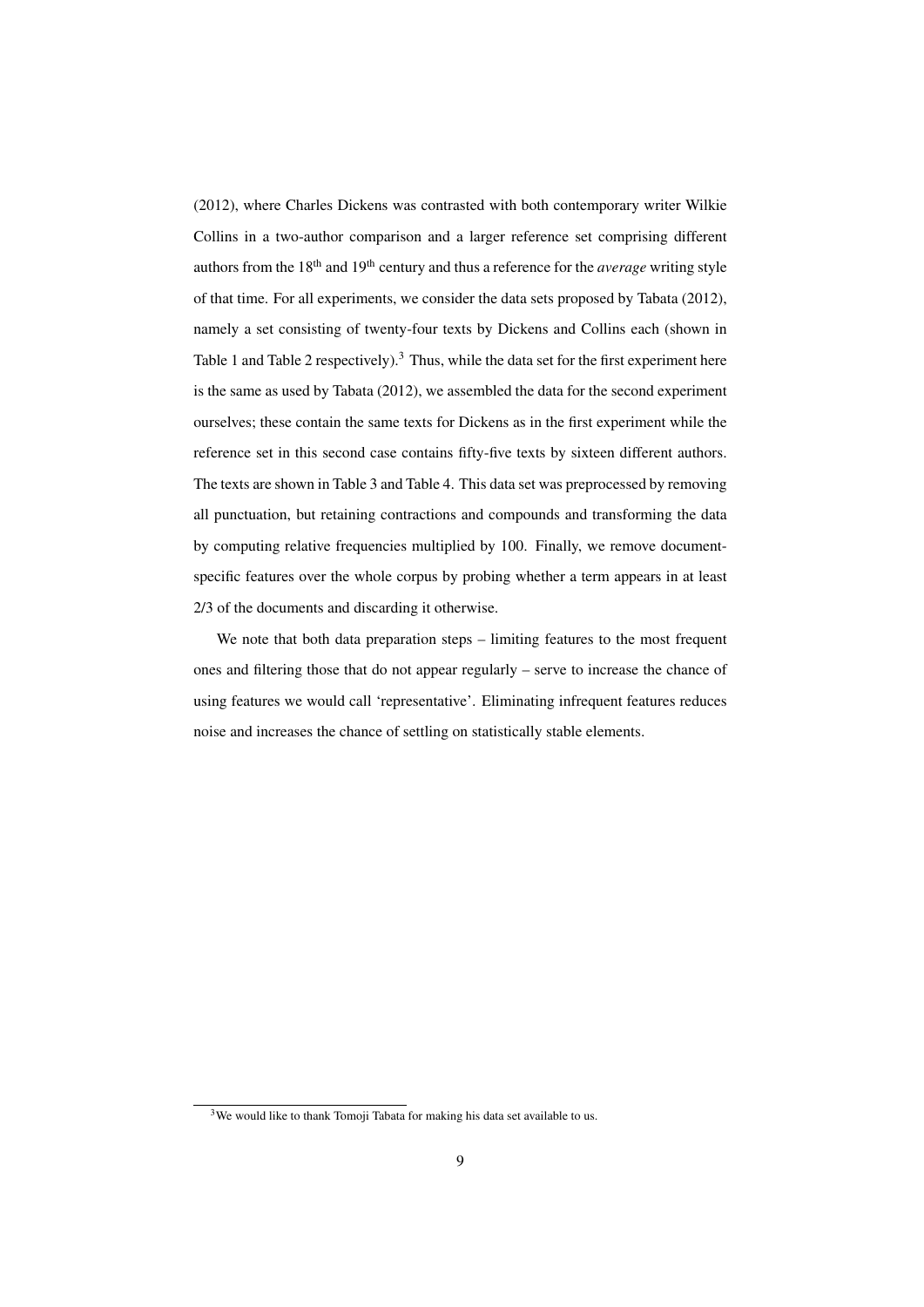Table 1 Dickens' texts.

## Table 2 Collins' texts.

| <b>Author</b>  | <b>Texts</b>                 | Year    | <b>Author</b>  | <b>Texts</b>            | <b>Year</b> |
|----------------|------------------------------|---------|----------------|-------------------------|-------------|
| <b>Dickens</b> | Sketches by Boz              | 1833-6  | Collins        | Antonina                | 1850        |
| <b>Dickens</b> | The Pickwick Papers          | 1836-7  | Collins        | Rambles Beyond Railways | 1851        |
| <b>Dickens</b> | Other Early papers           | 1837-40 | Collins        | <b>Basil</b>            | 1852        |
| <b>Dickens</b> | Oliver Twist                 | 1837-9  | Collins        | Hide and Seek           | 1854        |
| Dickens        | Nicholas Nickleby            | 1838-9  | <b>Collins</b> | After Dark              | 1856        |
| Dickens        | Master Humphrey's Clock      | 1840-1  | Collins        | A Rogue's Life          | 1856-7      |
| <b>Dickens</b> | The Old Curiosity Shop       | 1840-1  | Collins        | The Oueen of Hearts     | 1869        |
| Dickens        | <b>Barnaby Rudge</b>         | 1841    | Collins        | The Woman in White      | 1860        |
| <b>Dickens</b> | <b>American Notes</b>        | 1842    | Collins        | No Name                 | 1862        |
| <b>Dickens</b> | Martin Chuzzlewit            | 1843-4  | <b>Collins</b> | Armadale                | 1866        |
| <b>Dickens</b> | Christmas books              | 1843-8  | Collins        | The Moonstone           | 1868        |
| <b>Dickens</b> | Pictures From Italy          | 1846    | Collins        | Man and Wife            | 1870        |
| Dickens        | Dombey and Son               | 1846-8  | <b>Collins</b> | Poor Miss Finch         | 1872        |
| <b>Dickens</b> | David Copperfield            | 1849-50 | Collins        | The New Magdalen        | 1873        |
| <b>Dickens</b> | A Child's History of England | 1851-3  | <b>Collins</b> | The Law and the Lady    | 1875        |
| <b>Dickens</b> | <b>Bleak House</b>           | 1852-3  | Collins        | The Two Destinies       | 1876        |
| <b>Dickens</b> | Hard Times                   | 1854    | <b>Collins</b> | The Haunted Hotel       | 1878        |
| <b>Dickens</b> | Little Dorrit                | 1855-7  | Collins        | The Fallen Leaves       | 1879        |
| Dickens        | <b>Reprinted Pieces</b>      | 1850-6  | <b>Collins</b> | Jezebel's Daughter      | 1880        |
| <b>Dickens</b> | A Tale of Two Cities         | 1859    | <b>Collins</b> | The Black Robe          | 1881        |
| Dickens        | The Uncommercial Traveller   | 1860-9  | Collins        | I Say No                | 1884        |
| Dickens        | <b>Great Expectations</b>    | 1860-1  | Collins        | The Evil Genius         | 1886        |
| <b>Dickens</b> | Our Mutual Friend            | 1864-5  | Collins        | Little Novels           | 1887        |
| Dickens        | The Mystery of Edwin Drood   | 1870    | Collins        | The Legacy of Cain      | 1888        |

# Table 4 19<sup>th</sup> century texts.

|               | Table 3 18 <sup>th</sup> century texts.   |         | Author           | <b>Texts</b>                        | Year         |
|---------------|-------------------------------------------|---------|------------------|-------------------------------------|--------------|
|               |                                           |         |                  |                                     |              |
|               |                                           |         | Brontë, A.       | Agnes Grey                          | 1847         |
|               |                                           |         | Austen           | Emma                                | 1815         |
| <b>Author</b> | <b>Texts</b>                              | Year    | Austen           | Mansfield Park                      | 1814         |
| Defoe         | Captain Singleton                         | 1720    | Austen<br>Austen | Pride and Prejudice                 | 1813<br>1803 |
| Defoe         | Journal of Prague Year                    | 1722    |                  | Northanger Abbey                    | 1811         |
| Defoe         | Military Memoirs of Capt. George Carleton | 1728    | Austen<br>Austen | Sense and Sensibility<br>Persuasion | 1816-18      |
| Defoe         | <b>Moll Flanders</b>                      | 1724    | Brontë, C.       | The Professor                       | 1857         |
| Defoe         | Robinson Crusoe                           | 1719    | Brontë, C.       | Villette                            | 1853         |
| Fielding      | A journey from this world to the next     | 1749    | Brontë, C.       | Jane Eyre                           | 1847         |
| Fielding      | Amelia                                    | 1751    | Brontë, E.       | Wuthering Heights                   | 1847         |
| Fielding      | Jonathan Wild                             | 1743    | Eliot            | Daniel Deronda                      | 1876         |
| Fielding      | Joseph Andrews I&II                       | 1742    | Eliot            | Silas Marner                        | 1861         |
| Fielding      | Tom Jones                                 | 1749    | Eliot            | Middlemarch                         | 1871-2       |
| Goldsmith     | The Vicar of Wakefield                    | 1766    | Eliot            | The Mill on the Floss               | 1860         |
| Richardson    | Clarrissa I - IX                          | 1748    | Eliot            | Brother Jacob                       | 1864         |
| Richardson    | Pamela                                    | 1740    | Eliot            | Adam Bede                           | 1859         |
| Smollett      | Peregrine Pickle                          | 1752    | Gaskell          | Cranford                            | 1851-3       |
| Smollett      | Travels through France and Italy          | 1766    | <b>Gaskell</b>   | Sylvia's Lovers                     | 1863         |
| Smollett      | The Adventures of Ferdinand Count Fathom  | 1753    | Gaskell          | Mary Barton                         | 1848         |
| Smollett      | Humphrey Clinker                          | 1771    | Thackeray        | Vanity Fair                         | 1848         |
| Smollett      | The Adventures of Sir Launcelot Greaves   | 1760    | Thackeray        | <b>Barry Lyndon</b>                 | 1844         |
| Smollett      | The Adventures of Roderick Random         | 1748    | Trollope         | Doctor Thorne                       | 1857         |
| Sterne        | A Sentimental Journey                     | 1768    | Trollope         | <b>Barchester Towers</b>            | 1857         |
| Sterne        | The Life and Opinions of Tristram Shandy  | 1759-67 | Trollope         | The Warden                          | 1855         |
| Swift         | A Tale of a Tub                           | 1704    | Trollope         | Phineas Finn                        | 1869         |
| Swift         | Gulliver's Travels                        | 1726    | Trollope         | Can You Forgive Her                 | 1865         |
| Swift         | The Journal to Stella                     | 1710-3  | Trollope         | The Eustace Diamonds                | 1873         |
|               |                                           |         | Collins          | After Dark                          | 1882         |
|               |                                           |         | Collins          | The Moonstone                       | 1868         |
|               |                                           |         | Collins          | The Woman in White                  | 1859         |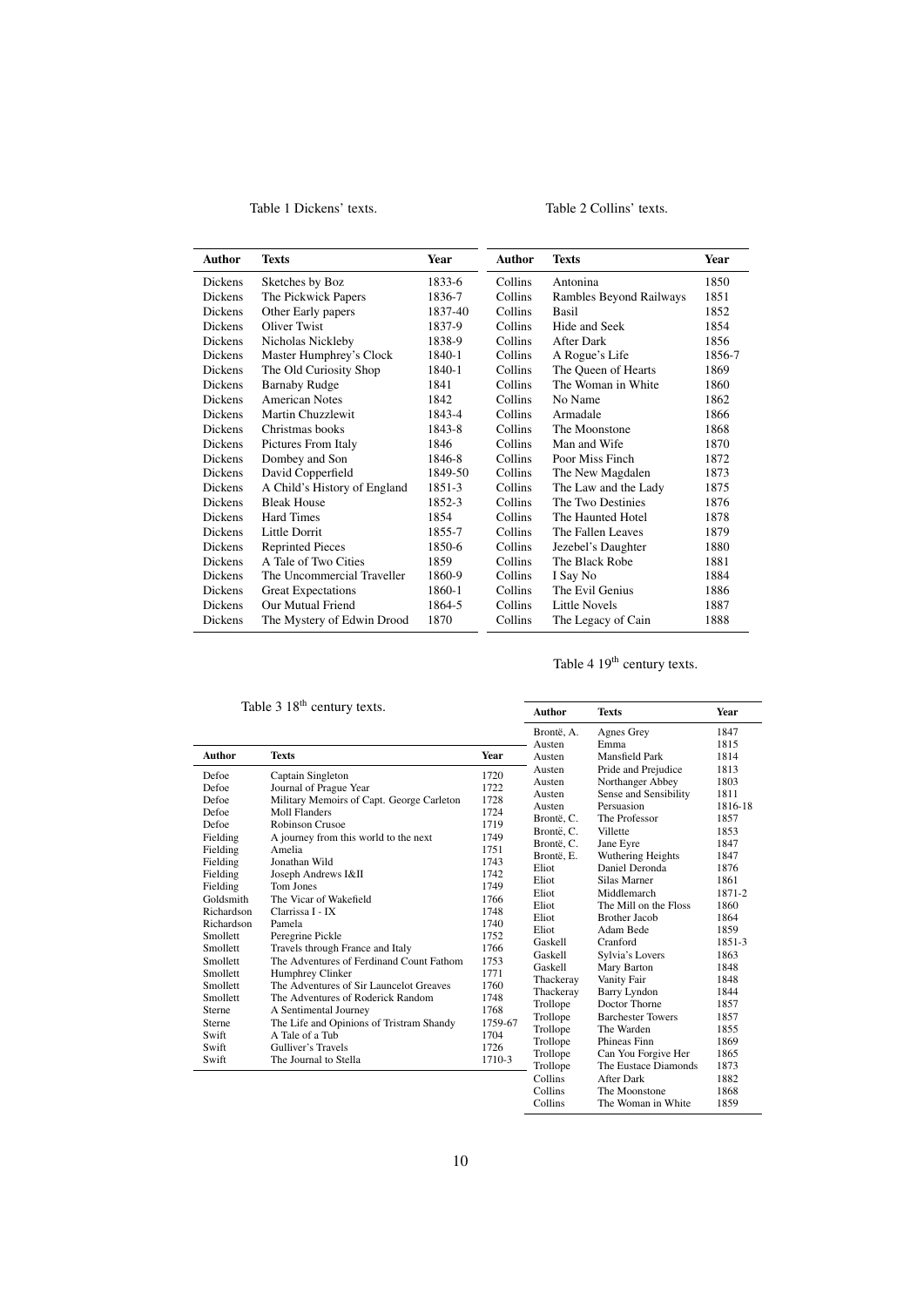## 4 Experiments

In this section, we begin by considering the task proposed by Tabata (2012), i.e. that of determining Dickens' characteristic features. We do this by first comparing his works to his contemporary Collins and then to a reference corpus; this is done in Section 4.1 and Section 4.2 respectively. In order to analyze the extent to which the method proposed here is different from the machine-learning technique used by Tabata (2012), we compare our results to Tabata's in Section 4.3. Further, we consider comparisons both to Burrows' well-established method (Burrows' Delta in Section 4.4), as well as to a more recently introduced technique (Hoover's CoV Tuning in Section 4.5).

#### *4.1 Dickens vs. Collins*

Charles Dickens is perceived to have a somewhat unique style that sets his pieces apart from his contemporaries (Mahlberg, 2007). This makes him a good subject for style analysis, as there are likely to be features that distinguish him from others. Thus, Dickens has been focus of numerous stylistic analyses (Mahlberg, 2007; Craig and Drew, 2011; Tabata, 2012). The study presented by Mahlberg (2007) describes a work aimed at introducing corpus linguistics methods to extract key word clusters (sequences of words), that can then be interpreted more abstractly in a second step. The study focuses on twenty-three texts by Dickens in comparison to a 19<sup>th</sup> century reference corpus, containing twenty-nine texts by various authors and thus a sample of contemporary writing. According to Mahlberg, Dickens shows a particular affinity for using *Body Part* clusters: e.g. 'his hands in his pockets', which is interpreted as an example of Dickens' individualization of his characters. Although this use is not unusual for the time, the rate of use in Dickens is remarkable, as Dickens, for instance, links a particular bodily action to a character more than average for the 19<sup>th</sup> century. The phrase 'his hands in his pockets', for instance, occurs ninety times and in twenty texts of Dickens, compared to thirteen times and eight texts in the  $19<sup>th</sup>$  century reference corpus.

Mahlberg concludes that the identification of body part clusters provides further evidence of the importance of body language in Dickens. Thus, frequent clusters can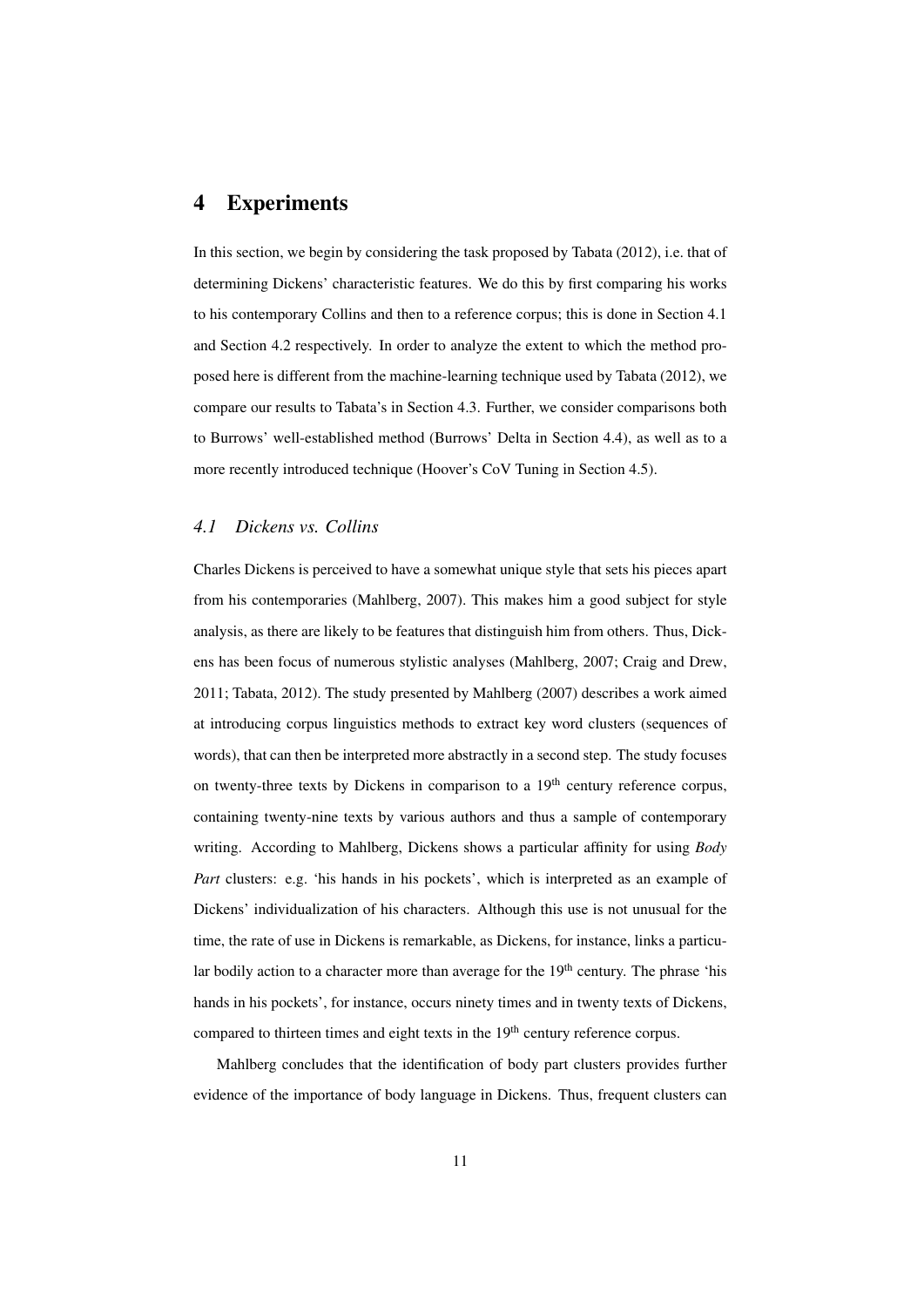be an indication of what function (content) words are likely to be or not be among Dickens' discriminators, in this case, we would expect there to be examples of body parts, such as *face*, *eyes* and *hands*.

For the comparison between Dickens and Collins, we consider the same data used by Tabata (2012). The combined data set contains twenty-four documents each for the two author, for which the first ∼5000 most frequent words were extracted. For evaluation, we return to the authorship evaluation task, since, after all, characteristic words should serve to discriminate between authors, but we take care to attend to the words responsible for the discrimination as well.

We use five-fold cross-validation and subsequent clustering of documents which we evaluate using the *Adjusted Rand Index (ARI)* (Hubert and Arabie, 1985), where 0 is the expected (chance) value and 1 perfect overlap with a (gold) standard. The input features for clustering are selected by considering the shared items of the  $n$ -highest rated features of the two authors, with  $n$  iterating from 100 to the total length of the feature input list in steps of fifty, e.g. 100, 150, 200, ... 5000. The distance matrix was computed using the 'Manhattan' distance and subsequent clustering was performed using 'complete link' (Manning, Raghavan, and Schütze, 2008).

Table 5 shows selected results, where *Input* refers to the features originally selected

Table 5. Results for five-fold cross-validation for discriminating in the Dickens/Collins set, with *Input* referring to the number of features selected from the (top of the) lists of the two authors' representative and distinctive features and *Shared* to the number of those input features shared by both. The shared features are used in clustering. Results for clustering on the entire set/test set are shown in the other columns.

|       |             |      | Adjusted Rand Index (ARI) |        |      |                  |          |        |             |          |      |
|-------|-------------|------|---------------------------|--------|------|------------------|----------|--------|-------------|----------|------|
|       | Feature No. |      | Fold 1                    | Fold 2 |      | Fold 3<br>Fold 4 |          | Fold 5 |             |          |      |
| Input | Shared      | Full | Test                      | Full   | Test | Full             | Test     | Full   | <b>Test</b> | Full     | Test |
| 100   | 46          | 0.84 | 0.16                      |        |      | 0.84             |          | 0.84   |             |          |      |
| 200   | 79          | 0.84 | 0.49                      | 0.92   | 1    | 0.84             | 1        | 0.84   | 1           | 0.84     |      |
| 300   | 107         | 0.84 | 0.49                      | 0.84   |      | 0.84             |          | 0.84   |             | 0.84     |      |
| 400   | 130         | 0.84 | 0.49                      | 0.84   | 1    | 0.84             | 1        | 0.84   | 1           | 0.84     |      |
| 500   | 157         | 0.84 | 0.49                      | 0.84   |      | 0.84             |          | 0.84   |             | 0.84     |      |
| 1000  | 305         | 0.84 | 0.49                      | 0.84   |      | 0.92             |          | 0.84   |             | 0.84     |      |
| 2000  | 1045        | 0.84 | 0.49                      | 0.84   |      | 0.84             |          | 0.84   |             | 0.84     |      |
| 3000  | 2188        | 0.84 | 0.49                      | 0.92   |      | 0.84             | $\Omega$ | 0.84   | 0           | 0.84     |      |
| 3250  | 2509        | 0.84 | 0.16                      | 0.92   |      | 0.00             | $\theta$ | 0.84   | $\theta$    | $\Omega$ |      |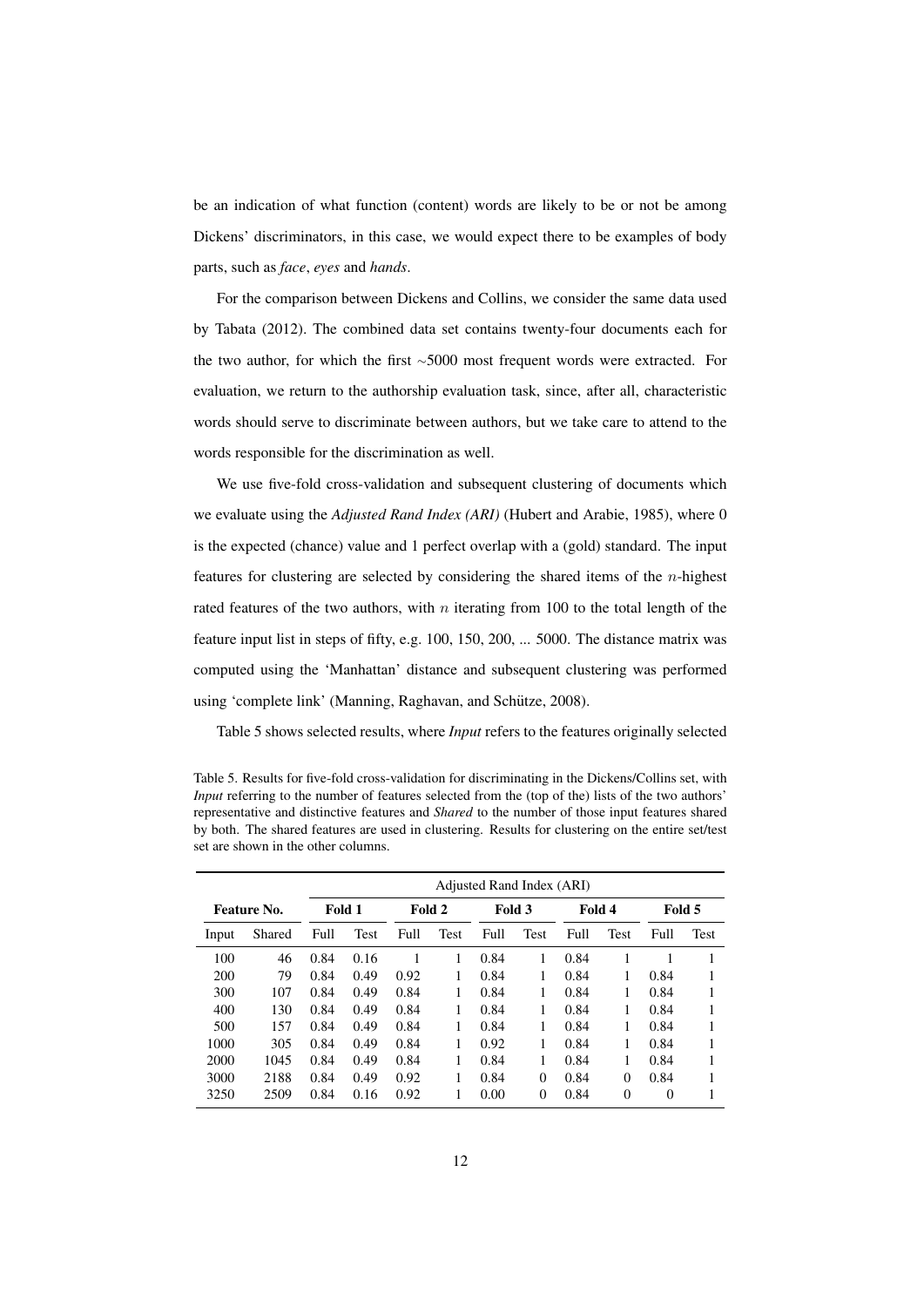and *Shared* to those selected by the  $RD_f$  scores for both authors and therefore retained for clustering. For each iteration, we show the ARI for clustering on the complete data set and on the test set only. The results are very regular, even when increasing the feature input size dramatically. However, at 2509 shared features, the accuracy decreases, and this deterioration continues in subsequent iterations. Fold one is considerably and consistently worse for the test set accuracy than the other folds. Upon examining its test documents, it can be observed that two unusual pieces of Collins are part of this set, *Antonina* and *Rambles Beyond Railways*, which Tabata also identified as conspicuous in Collins' works (Tabata, 2012).

Further, we can examine prominent features of the two authors in Table 6, which shows the fifteen highest rated representative and distinctive features for each author. The six features in bold are shared by Dickens and Collins and appear among the top fifteen items based on  $RD_f$  scores. These features are thus not only distinctive, but also representative in their frequency distributions for Dickens and Collins. This means that one of them uses the item consistently more frequently than the other. Considering the consistency of results, the method is likely to be appropriate for two-author comparisons.

|                                | <b>DICKENS</b> |         | <b>COLLINS</b> |  |  |
|--------------------------------|----------------|---------|----------------|--|--|
| <b>Feature</b><br>$RD_f$ score |                | Feature | $RD_f$ score   |  |  |
| left                           | 1.78           | upon    | 1.91           |  |  |
| letter                         | 1.74           | though  | 1.81           |  |  |
| only                           | 1.74           | such    | 1.74           |  |  |
| first                          | 1.73           | SO.     | 1.71           |  |  |
| discovered                     | 1.71           | only    | 1.69           |  |  |
| later                          | 1.71           | being   | 1.67           |  |  |
| but                            | 1.70           | but     | 1.66           |  |  |
| produced                       | 1.69           | much    | 1.65           |  |  |
| advice                         | 1.69           | many    | 1.61           |  |  |
| wait                           | 1.68           | answer  | 1.59           |  |  |
| upon                           | 1.68           | very    | 1.59           |  |  |
| though                         | 1.66           | and     | 1.57           |  |  |
| words                          | 1.64           | left    | 1.56           |  |  |
| future                         | 1.64           | tο      | 1.56           |  |  |
| news                           | 1.63           | first   | 1.53           |  |  |

Table 6. Representative and distinctive scores for highest features on 300 input features in fold one. Shared features are marked in bold.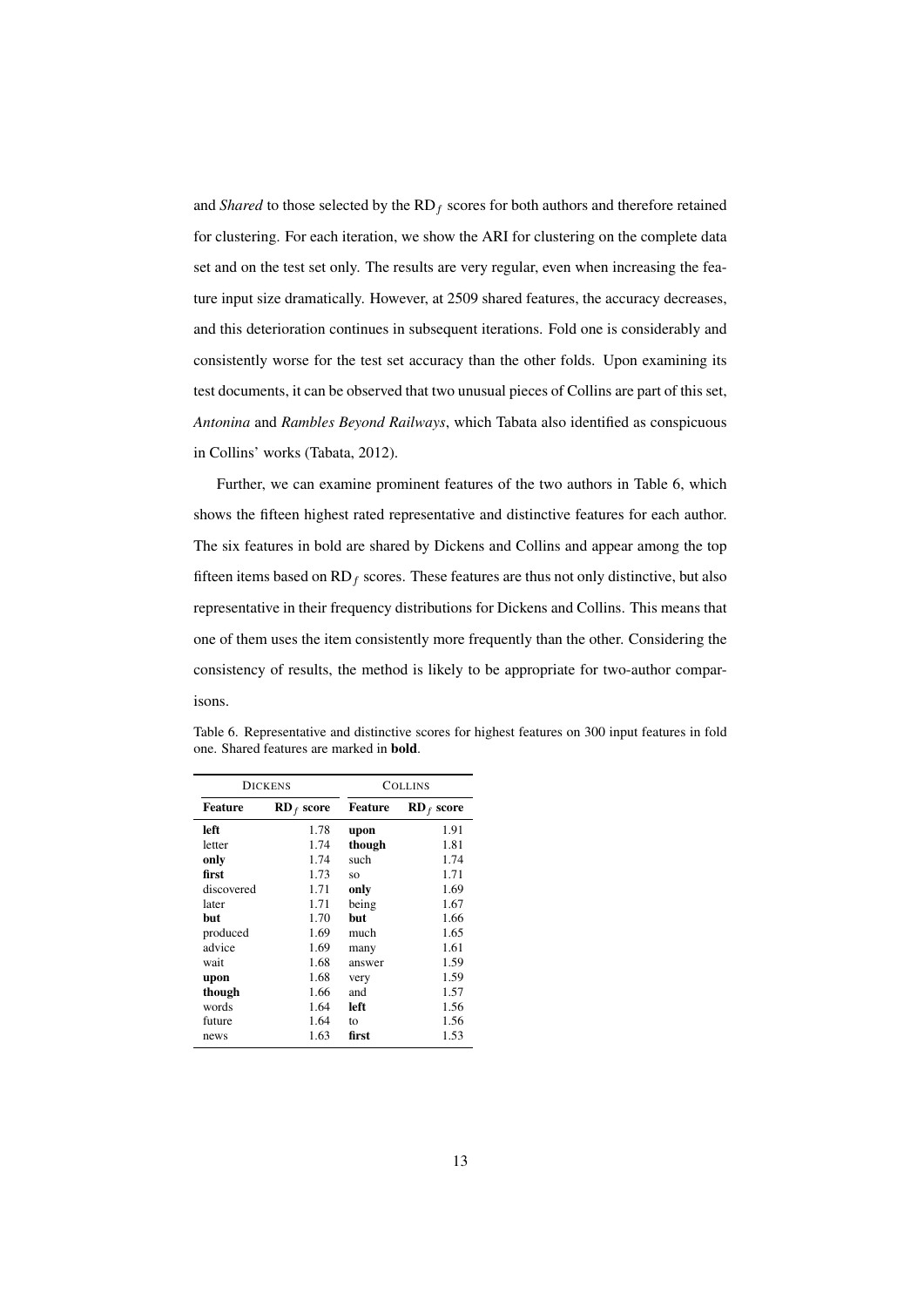## *4.2 Dickens vs. 'World'*

In the second experiment presented by Tabata (2012), the task was to identify Dickens' style with respect to a larger reference corpus, in order to detect items that set him apart from other authors of his time rather than only Collins. Thus, we consider the same texts used in that exercise and transformed the data by computing relative frequencies and excluding words not present in at least 2/3 of the complete data set, which reduces it to ∼4000 input features (words).

Table 7 shows the cross-validation results for clustering Dickens vs. the reference corpus. As in the previous case, the distance matrix was computed using the 'Manhattan' distance and subsequent clustering was done using 'complete link'. In contrast to the Dickens-Collins comparison, the results are less consistent. In order to obtain a fair number of shared features, the number of input features has to be much greater than in the two-author experiment.

Table 7. Results for five-fold cross-validation on the Dickens/World set, with *Input* referring to the number of highest features selected from Dickens' and the reference corpus' representative and distinctive features and *Shared* to the number of those input features shared by both sets – these are used in clustering. Results for clustering on the entire set/test set are shown.

|                       |        |         | Adjusted Rand Index (ARI) |         |             |         |             |         |         |         |             |
|-----------------------|--------|---------|---------------------------|---------|-------------|---------|-------------|---------|---------|---------|-------------|
| Fold 1<br>Feature No. |        |         |                           | Fold 2  |             | Fold 3  |             | Fold 4  |         | Fold 5  |             |
| Input                 | Shared | Full    | Test                      | Full    | <b>Test</b> | Full    | <b>Test</b> | Full    | Test    | Full    | <b>Test</b> |
| 100                   | 9      | $-0.01$ | $-0.08$                   | 0.76    | 0.51        | 0.03    |             | 0.76    | $-0.07$ | 0.76    | 0.54        |
| 200                   | 12     | 0.54    |                           | 0.76    | 0.51        | 0.03    |             | 0.67    | $-0.07$ | 0.76    | 0.54        |
| 300                   | 27     | 0.03    |                           | 0.03    | 0.51        | 0.03    |             | 0.67    | $-0.07$ | 0.80    | 0.54        |
| 400                   | 43     | 0.03    |                           | 0.67    | 0.51        | 0.03    |             | 0.03    | $-0.07$ | 0.67    | 0.35        |
| 500                   | 78     | 0.18    |                           | 0.03    | 0.32        | 0.03    | 0.22        | $-0.01$ | $-0.07$ | 0.63    | 0.75        |
| 1000                  | 407    | $-0.07$ |                           | $-0.03$ | 0.51        | $-0.04$ | 0.22        | $-0.04$ | 0.09    | $-0.04$ | 0.08        |

In the previous case, there were two pieces in the first fold's test set that are likely to have lowered the overall ARI (see above). Of course this can happen in other trial runs based on a random five-fold cross-validation. If there are only a few documents of a given author and these are (almost) all missing from the training corpus, they are more likely to be misclassified in clustering. The test set in fold three is an interesting candidate; clustering based on a higher set of features is quite low, close to the expected value of random clustering, while the test set results based on fewer features are gen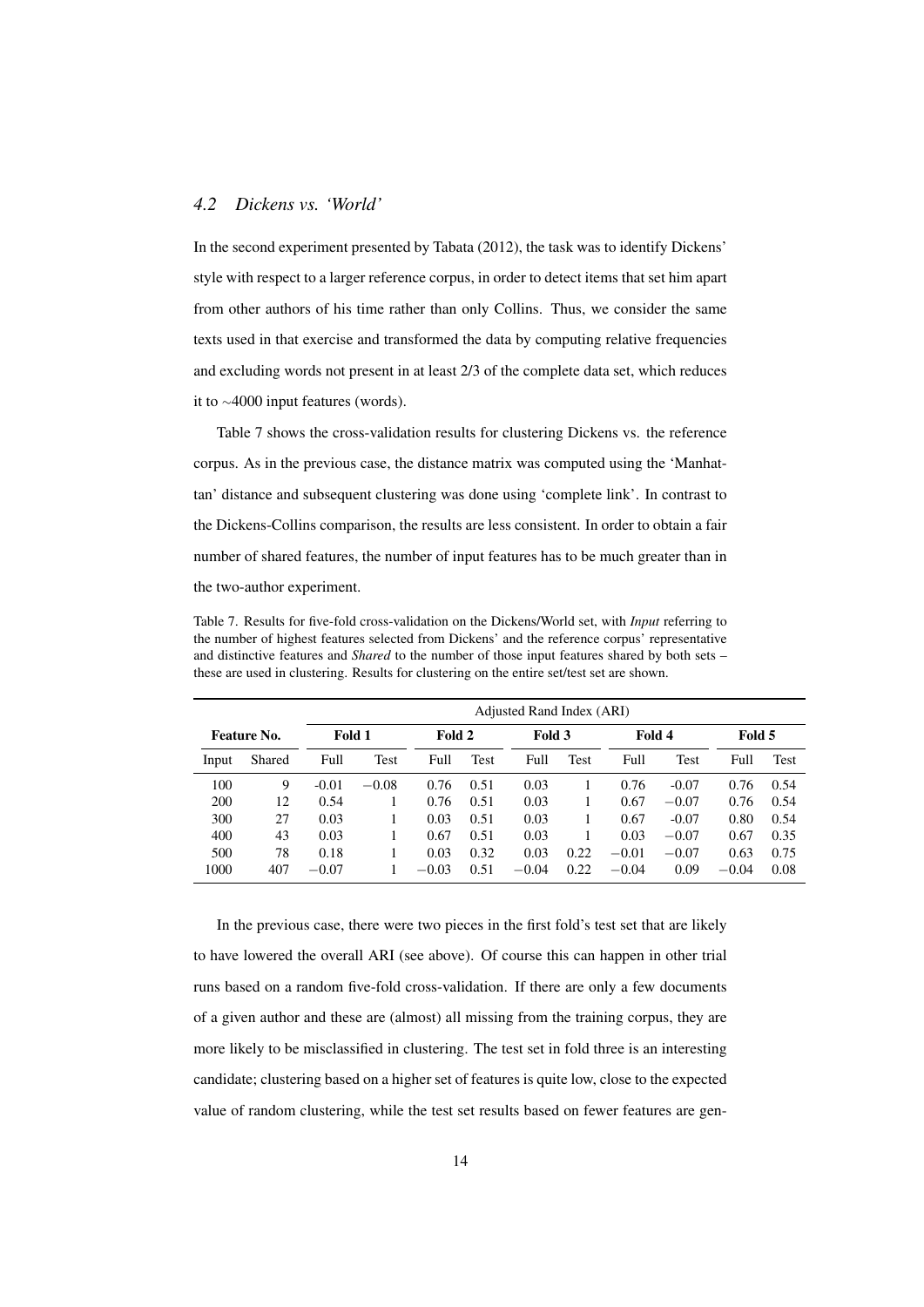erally quite high. The test set for this fold consists of four novels by Dickens, of all six of the novels by Austen in the data set and one each by Smollett and Sterne and each of the Brontë sisters. Closer inspection reveals that the absolute distance between clusters is very slight for the test documents.

Clustering the complete data set shows that seven documents are misclassified – namely all three novels of Charlotte Brontë as well as one by Thackeray, Smollett, Sterne and Dickens each. Interestingly, all of Austen's novels are correctly attributed, despite the fact that none of her works were part of the training corpus, suggesting that her style is sufficiently similar to her peers. This might also suggest that Austen is not only very consistent within her own texts, but presents a kind of *average* of the corpus, while certain authors/works deviate more from this.

The only fold that behaves more regularly is fold five, where both the full set and the test set have mediocre to fair results, suggesting that the test documents in this case (Gaskell (1/2), Eliot (4/6), Trollope (2/6), Collins (2/3), Thackeray (1/2)) were a better reflection of the training corpus, which in fact did contain samples of these authors. Overall, one can conclude that the composition of the reference set, as well as possible prevalence of particular authors might considerably influence the selection of features.

Table 8 shows the fifteen highest rated features for both Dickens and the reference corpus. In this case, the scores for each are considerably lower than for Dickens and Collins in the previous experiment. This suggests that consensus over features is more difficult to attain for the larger reference set, which in turn affects the degree of Distinctiveness for Dickens, (even if his features' Representativeness will be the same in this case). The number of shared items is also lower than it was previously when we considered the same number of highest features. However, among the first thirty items of both lists, there are a number of body parts, such as *head*, *faces*, and *legs*, as well as words denoting action, such as *looking*, *shaking* and *raising*, indicating that these indeed distinguish Dickens from his contemporaries, one giving preference to these expressions, while the others are rather avoiding them. While Representativeness and Distinctiveness cannot reveal which of these expressions Dickens himself preferred, taking into consideration previous analyses (Mahlberg, 2007; Tabata, 2012), we might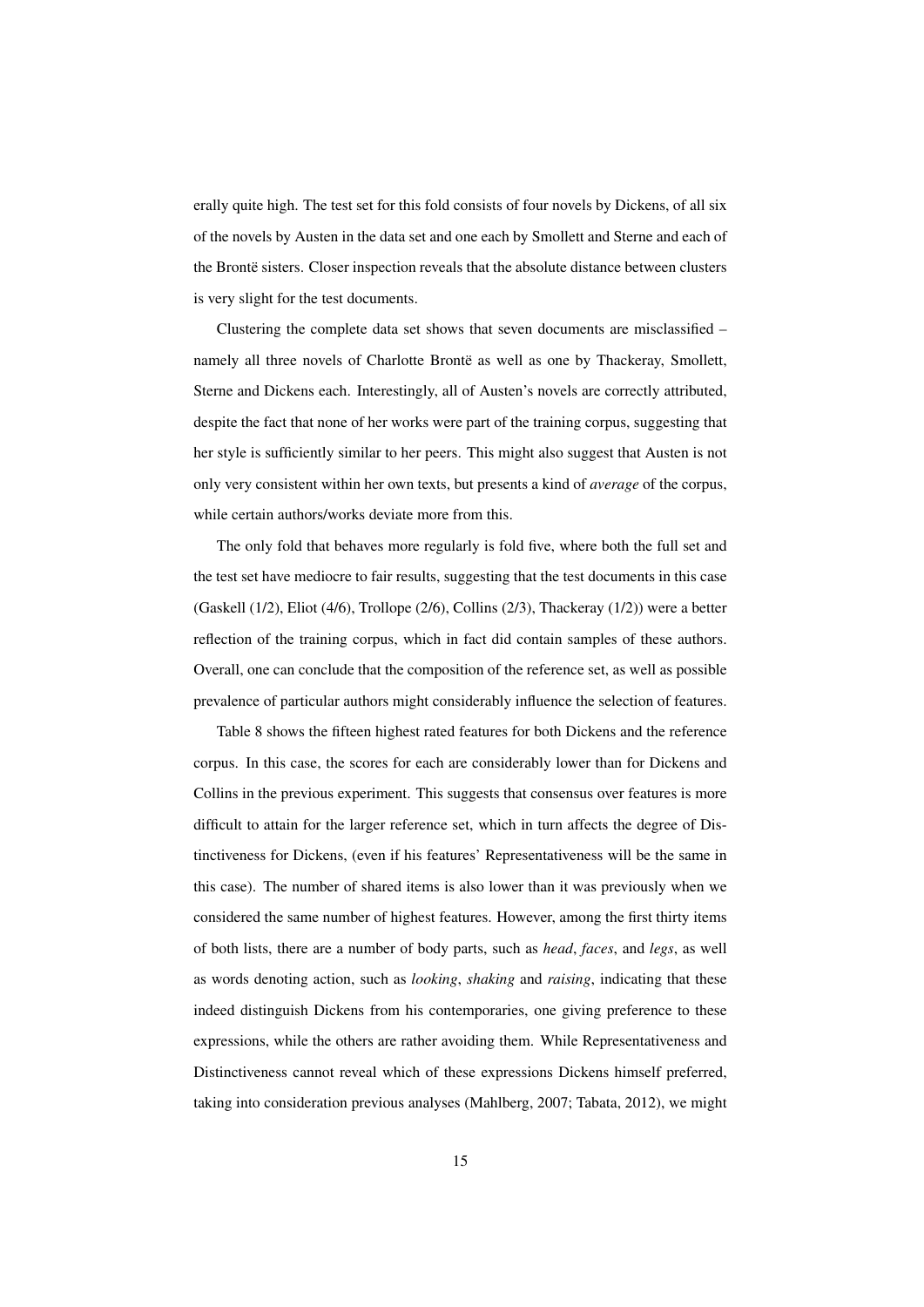tentatively conclude that he used the above more frequently than his peers.

|          | <b>DICKENS</b> | WORLD          |              |  |
|----------|----------------|----------------|--------------|--|
| Feature  | $RD_f$ score   | <b>Feature</b> | $RD_f$ score |  |
| corner   | 1.10           | head           | 1.25         |  |
| given    | 1.10           | corner         | 1.24         |  |
| quiet    | 1.03           | old            | 1.19         |  |
| till     | 0.99           | legs           | 1.16         |  |
| for      | 0.99           | various        | 1.15         |  |
| return   | 0.98           | hat            | 1.08         |  |
| pleased  | 0.96           | shaking        | 0.99         |  |
| however  | 0.96           | until          | 0.96         |  |
| entirely | 0.94           | looking        | 0.96         |  |
| give     | 0.94           | remark         | 0.96         |  |
| use      | 0.93           | heavily        | 0.92         |  |
| without  | 0.93           | returned       | 0.92         |  |
| able     | 0.92           | raising        | 0.90         |  |
| cannot   | 0.92           | behind         | 0.90         |  |
| upon     | 0.92           | faces          | 0.90         |  |

Table 8 Scores for highest features on 300 input features in fold five.

## *4.3 Comparing to Tabata's Random Forests*

In the following, we compare our results to the ones obtained by Tabata (2012), who used Random Forests (RF) Classification on the same two tasks we reported on in the last two sections.

#### *Random Forests Classification*

*Random Forests* (RF) was first introduced by Breiman (2001) and is based on ensemble learning from a large number of decision trees randomly generated from the data set. The "forest" is created by building each tree individually by sampling *n* cases (documents) at random with replacement (with *n* <sup>∼</sup>66% of the complete data). At each node, *m* predictor variables are selected at random from all the predictor variables finally choosing the variable that provides the best split, according to some objective function  $(m \ll$  total number of predictor variables). A new document is classified by taking an average or weighted average or a voting majority in the case of categorical variables.

In terms of interpretability, RF classification offers more transparency than other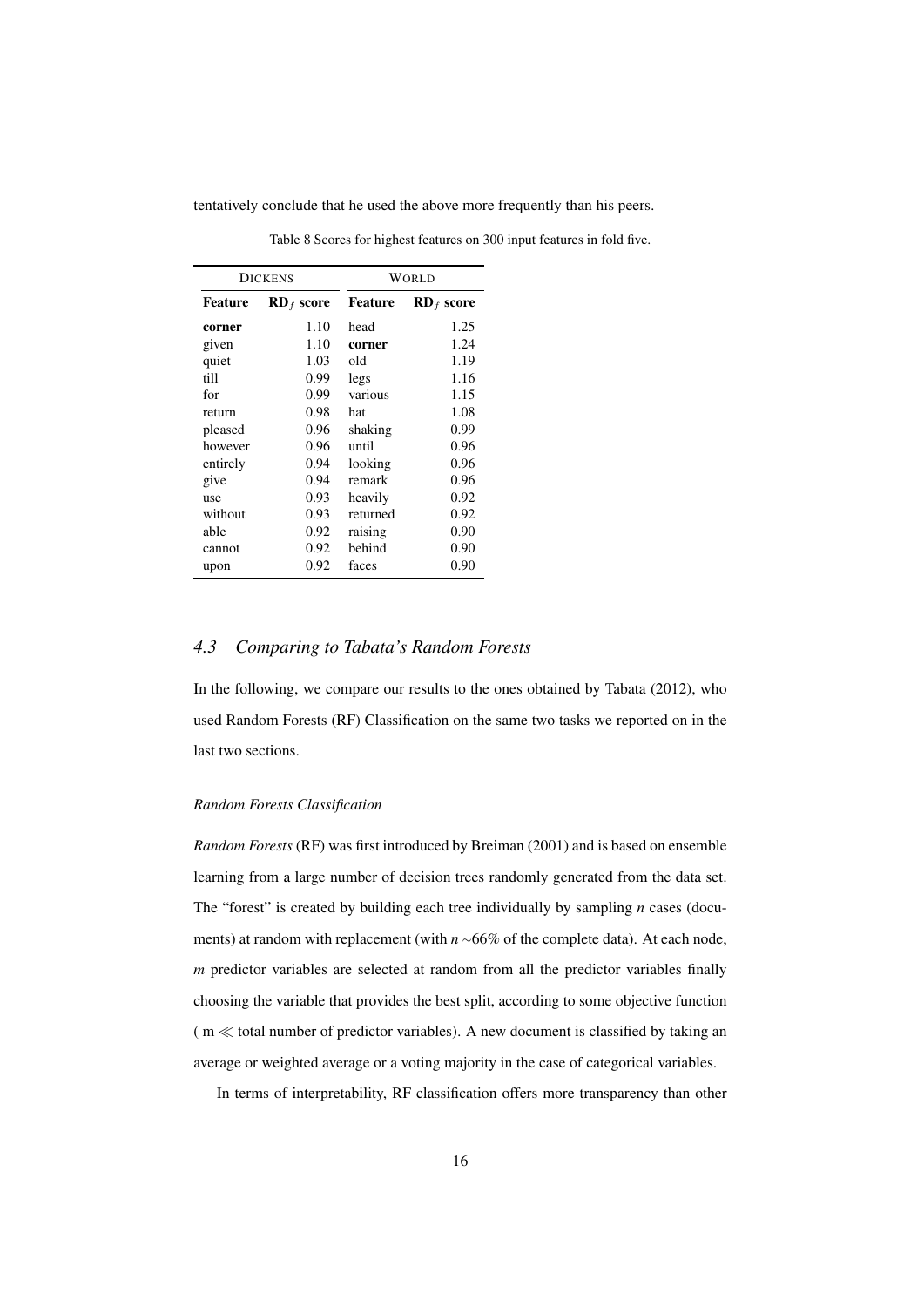machine-learning algorithms in that it indicates what variables were important in classi-

fication, in the present case, which words were best in separating Dickens from Collins

or from the  $18<sup>th</sup>/19<sup>th</sup>$  century reference set. For both experiments in Tabata (2012),

the 300 most frequent words were used as input features, yielding a list of features for

Dickens and Collins each, shown in Table 9 and one for Dickens' positive and negative

features when compared to the larger reference corpus, as shown in Table 10.

Table 9. Dickens' markers, when compared to Collins according to Tabata's work using Random Forests.

#### Dickens' markers

very, many, upon, being, much, and, so, with, a, such, indeed, air, off, but, would, down, great, there, up, or, were, head, they, into, better, quite, brought, said, returned, rather, good, who, came, having, never, always, ever, replied, boy, where this, sir, well, gone, looking, dear, himself, through, should, too, together, these, like, an, how, though, then, long, going, its

#### Collins' markers

first, words, only, end, left, moment, room, last, letter, to, enough, back, answer, leave, still, place, since, heard, answered, time, looked, person, mind, on, woman, at, told, she, own, under, just, ask, once, speak, found, passed, her, which, had, me, felt, from, asked, after, can, side, present, turned, life, next, word, new, went, say, over, while, far, london, don't, your, tell, now, before

Table 10. Tabata's Dickens markers, when compared to the larger reference corpus.

#### Positive Dickens' markers

eyes, hands, again, are, these, under, right, yes, up, sir, child, looked, together, here, back, it, at, am, long, quite, day, better, mean, why, turned, where, do, face, new, there, dear, people, they, door, cried, in, you, very, way, man

#### Negative Dickens' markers

lady, poor, less, of, things, leave, love, not, from, should, can, last, saw, now, next, my, having, began, our, letter, had, I, money, tell, such, to, nothing, person, be, would, those, far, miss, life, called, found, wish, how, must, more, herself, well, did, but, much, make, other, whose, as, own, take, go, no, gave, shall, some, against, wife, since, first, them, word

#### *Characteristic Feature Comparison*

Since Representativeness and Distinctiveness returns a combined measure of how consistent (representative) and distinctive a feature is with respect to a comparison author/authors, no attention is paid to the question, which author used a feature more frequently than the other if the feature is representative for both. Thus, in contrast to the RF information that makes it possible to attribute particular features to authors, features may appear in both lists. Since we are only given the forty to sixty most prominent features for each participant, an exact rankings comparison is not possible in this case. Instead, we also consider the same number of most prominent representative and distinctive features and compare how many items are shared, when the same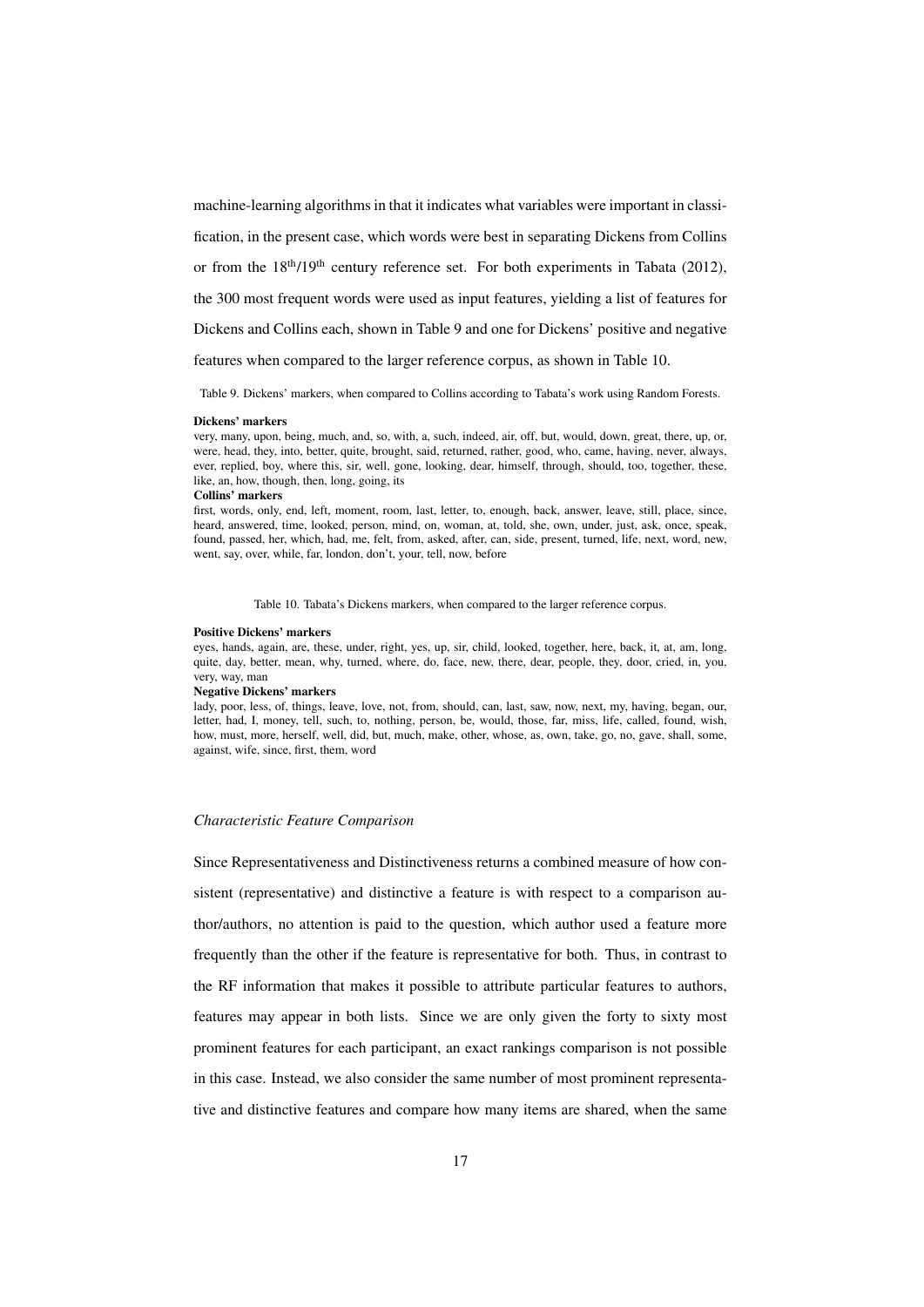number of input features is considered, in this case the 300 most frequent ones. Table 11 shows comparisons of the experiments. The number of directly shared items, for instance, items appearing under Dickens under both RF and RD is fairly high — RD shares eighteen words, or ~30% of the sixty most prominent words for Dickens under RF. Considering Collins, the overlap is comparable, namely twenty-one shared items of sixty-six words under RF (∼32%). However, what is noticeable is that some of Tabata's *Dickens features* appear among our *Collins features*, suggesting that they are good separators for the two authors, being more frequent for Dickens, but more representative for Collins. Regarding the Dickens/reference set comparison, there are two shared items for the forty most prominent words for Dickens under each analysis, while there are twelve out of sixty-two for Dickens' negative words / the reference corpus.

Table 11. Comparison of highest rated words under each method for both experiments. Bold printed words indicate a direct correspondence with the other method. Features printed in *italic* are indirectly shared, namely by the opposing author.

|        | <b>DICKENS</b><br><b>DICKENS</b><br><b>COLLINS</b> |        |               |          | <b>WORLD</b> |        |           |
|--------|----------------------------------------------------|--------|---------------|----------|--------------|--------|-----------|
| RF     | <b>RD</b>                                          | RF     | <b>RD</b>     | RF       | RD           | RF     | <b>RD</b> |
| very   | first                                              | first  | upon          | eyes     | till         | lady   | head      |
| many   | upon                                               | words  | first         | hands    | for          | poor   | old       |
| upon   | only                                               | only   | very          | again    | however      | less   | looking   |
| being  | left                                               | end    | such          | are      | give         | of     | returned  |
| much   | words                                              | left   | many          | these    | without      | things | round     |
| and    | letter                                             | moment | being         | under    | cannot       | leave  | down      |
| so     | end                                                | room   | SO            | right    | upon         | love   | door      |
| with   | moment                                             | last   | indeed        | yes      | looking      | not    | night     |
| a      | enough                                             | letter | only          | up       | not          | from   | gentleman |
| such   | answer                                             | to     | much          | sir      | than         | should | mr        |
| indeed | last                                               | enough | air           | child    | but          | can    | to        |
| air    | such                                               | back   | on            | looked   | nor          | last   | here      |
| off    | very                                               | answer | $\mathfrak a$ | together | about        | saw    | through   |
| but    | being                                              | leave  | great         | here     | would        | now    | face      |
| would  | on                                                 | still  | and           | back     | head         | next   | its       |

However, if we raise the number of features in the input, using <sup>∼</sup>5000 for the Dickens / Collins comparison, the number of shared items for Dickens falls to four out of sixty and eleven out of sixty-six for Collins. Considering <sup>∼</sup>4000 most frequent words instead of 300 for Dickens / the reference corpus causes a drop to zero out of forty shared words for Dickens and one out of sixty-two for the corpus. The fact that the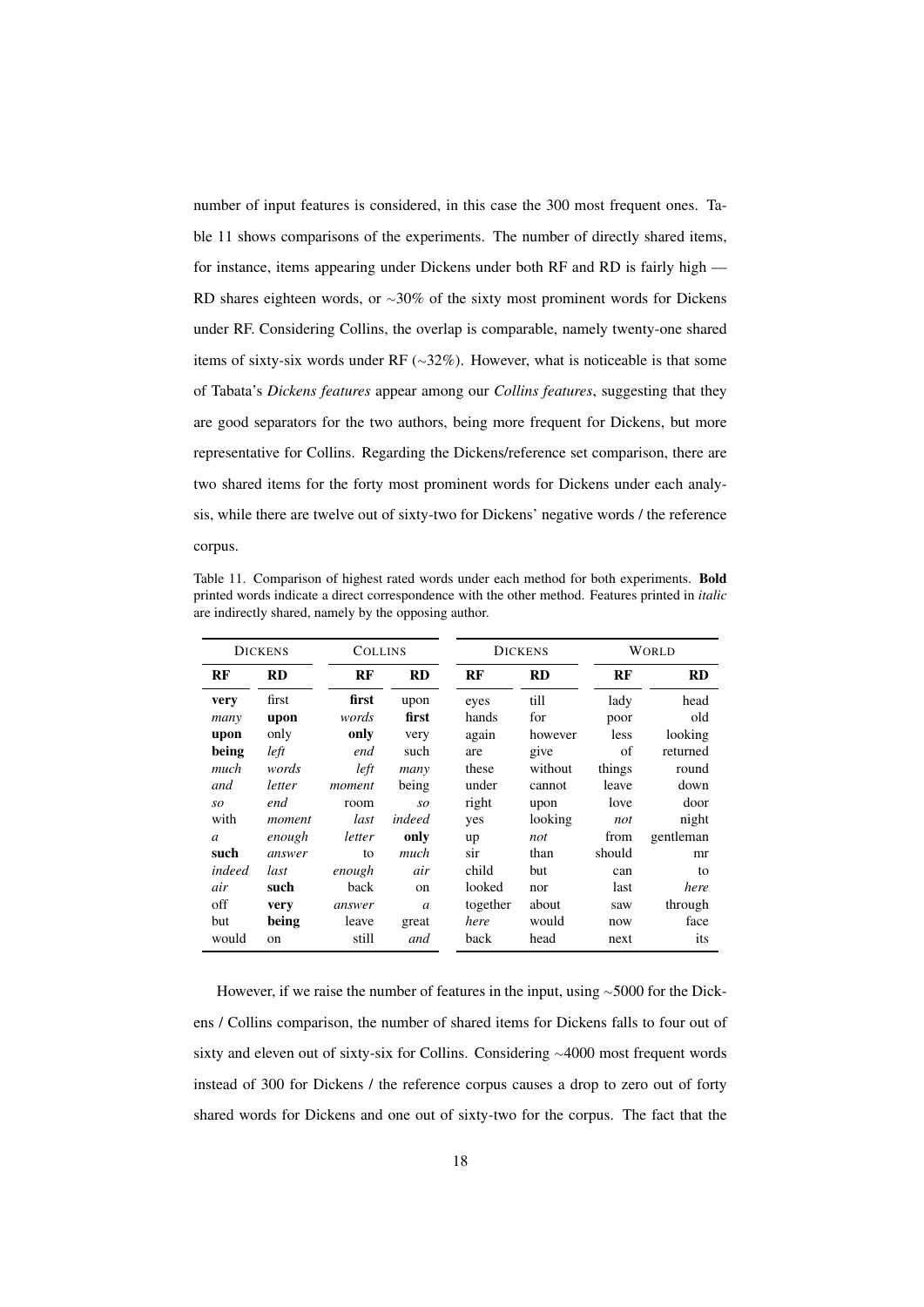two methods are similar given a more limited input is not necessarily surprising, but it indicates that while RF performs better on a few, more frequent features, this is not true for Representativeness and Distinctiveness. Comparing the corresponding ARI scores for those 300 input features confirms this; for the two-author experiment, the ARI is also high, but starts dropping relatively quickly on clustering the first 200-250 most prominent features. For the second comparison, the numbers become even less stable, which suggests, that the method struggled more on finding discriminators when only considering the 300 most frequent features.

Thus, the above comparisons indicate that methods are more similar for two-class problems, although this could also be due to the fact that Representativeness and Distinctiveness might possibly be less suited for mixed set comparisons.

## *4.4 Comparing to Burrows' Delta*

In order to understand to what extent Representativeness and Distinctiveness are similar or different to other methods extant in the literature, we compare the features emerging from our analysis to those selected (or used) by two other techniques. We begin with a comparison to Burrows' Delta (Burrows, 2002).

From a theoretical point of view, one central difference between the techniques is one of design; Burrows' Delta was intended for authorship attribution, i.e. measuring similarity between a test document and different candidate authors, indicating which author of those considered would be most likely to have authored this particular document. However, Representativeness and Distinctiveness aims at detecting characteristic stylistic features – thus one question addressed here would be to what extent characteristic stylistic features coincide with those found most discriminating in successful authorship attribution.

Burrows' Delta is an authorship attribution technique used to identify the most likely author for a test document on the most frequent words (1–800 mfw). To perform the test, a corpus of candidate authors is assembled with a couple of documents each and both the mean and standard deviation for all features are calculated over the complete set of features (words). To compute z-scores for individual authors, for each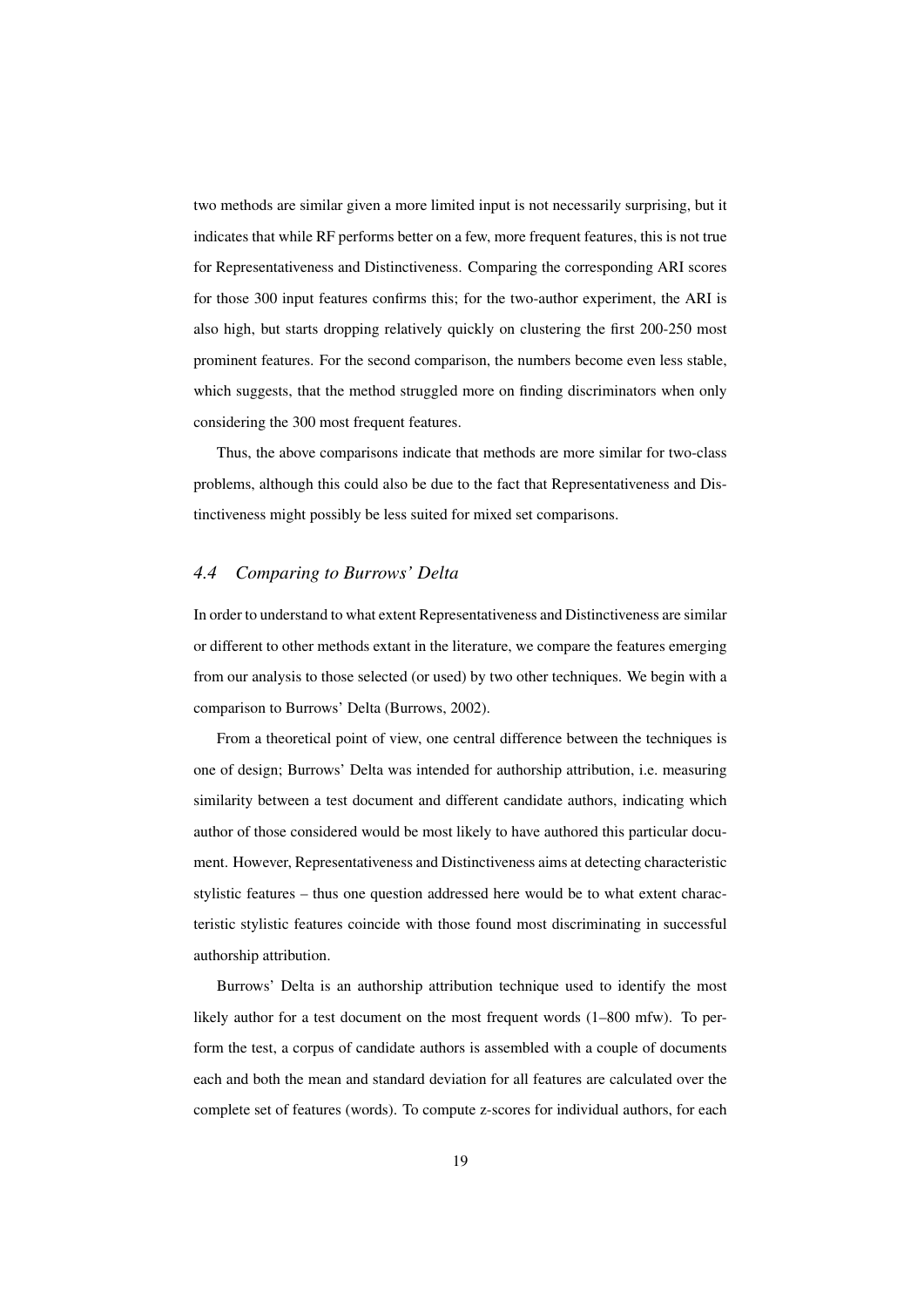author and feature, one takes the average standardized frequency over his documents and computes z-scores using mean and standard deviation over the whole corpus. The test document is treated similarly also using the corpus'  $\hat{\mu}$  and  $\hat{\sigma}$ . We then compare the test piece's scores to those of a candidate author and take the mean over the absolute differences to obtain a combined score.

Thus, Delta is defined as 'the mean of the absolute differences between the z-scores for a set of word-variables in a given text-group and the z-scores for the same set of word-variables in a target text' (Burrows, 2002). The *Delta scores* emerging from the analysis quantify the individual comparisons for each author in the main corpus and a specific test piece, where the lowest distance indicates the closest fit. The *Delta zscores* refer to z-scores computed over the distribution of Delta scores, e.g. if a value (corresponding to the lowest distance) diverges a lot (from the mean of all differences), it indicates that the author's piece and the test piece are unusually close and that there is no other close competitor (this can be quantified through the z-distribution).

#### *Delta Experiment*

Since the two methods have different aims, there is no direct way of comparing the results. The output of Delta are Delta scores and Delta z-scores corresponding to an aggregation over some number of most frequent words – this does not immediately reveal which words were determining the overall proximity or non-proximity to a test document. To determine what features were central in the analysis, one could examine z-scores of individual features before they are combined into the overall Delta score. For instance, important features for Dickens should show low absolute differences between z-scores of Dickens' set and one of his documents as a test document.

In the following experiment, we consider a classic Delta analysis as well as one that allows for a comparison to characteristic features emerging from applying Representativeness and Distinctiveness to the same data. The data set used for the analysis is the same as the one used in Section 4.2. More specifically, there are twenty-four texts by Dickens and fifty-five by sixteen other authors. Although this would be a suitably balanced set for Representativeness and Distinctiveness, it is less well suited for applying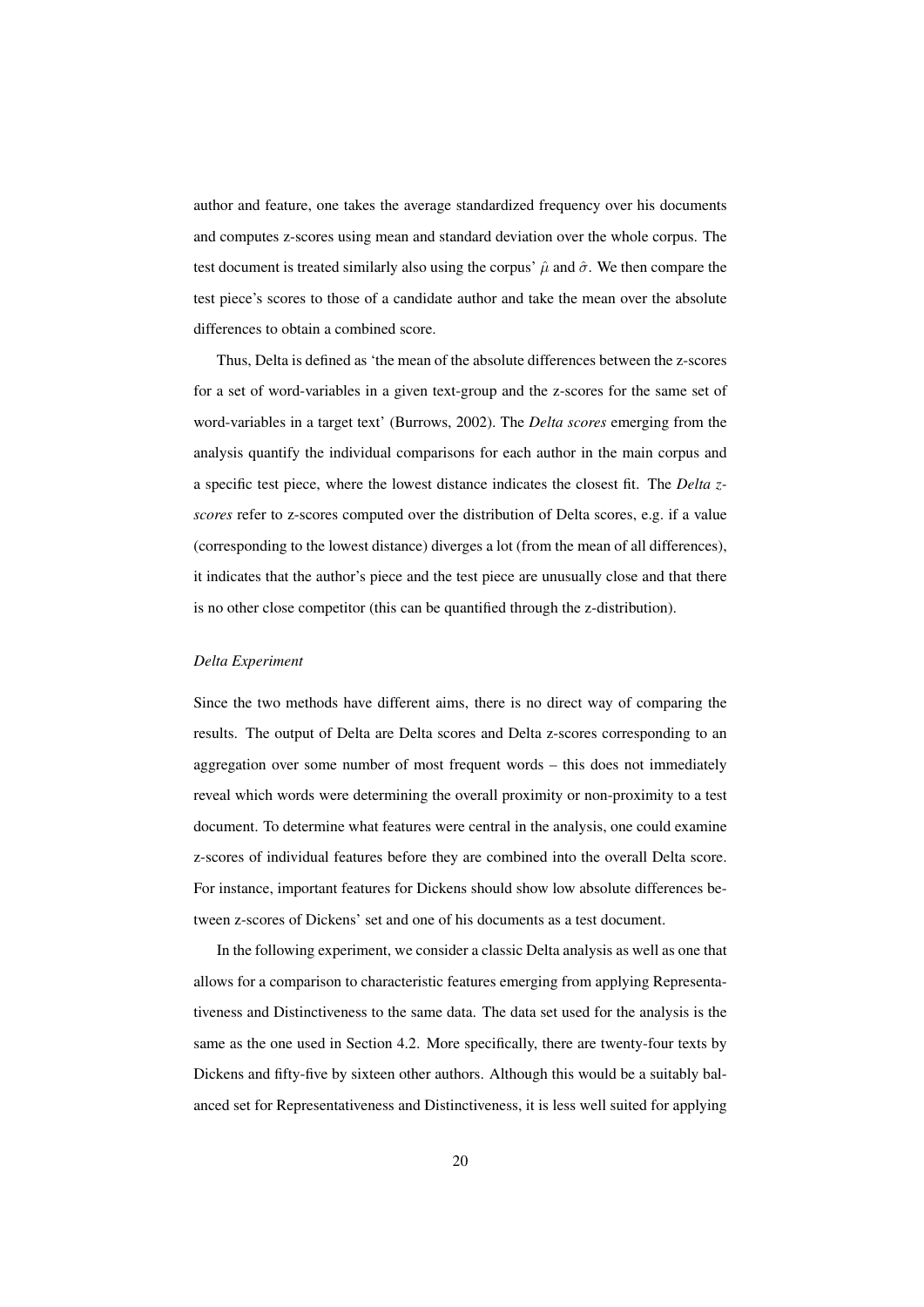Delta due to the fact that Dickens is dominating as a single author. For this reason, we reduce Dickens' set in order to prevent his style from dominating the mean and standard deviation over the entire corpus — which are crucial parameters for Delta. We randomly extract eight documents for Dickens and take the remainder as test pieces. The data was preprocessed as described in Section 3. For the final input we retain the 800 most frequent features.

First considering a classic Delta analysis of the data, the Delta scores reveal that in all sixteen cases, Dickens is rated closest to his own document. Considering the distributions of Delta over all authors, namely Delta z-scores, it seems that under Delta Dickens' documents are not extraordinarily similar to one another based on these test pieces and when compared to the other candidate authors (A typical result is shown in Table 12).

Table 12. Delta z-scores for candidate authors in corpus w.r.t test text *Nicolas Nickleby*, indicating that Dickens is not notably closer to the test document than the other candidates.

| Author     | Delta z-score |
|------------|---------------|
| Dickens    | $-0.65$       |
| Eliot      | $-0.53$       |
| C. Brontë  | $-0.50$       |
| Gaskell    | $-0.50$       |
| Thackeray  | $-0.48$       |
| Collins    | $-0.48$       |
| Trollope   | $-0.48$       |
| Smollett   | $-0.41$       |
| Austen     | $-0.41$       |
| Sterne     | $-0.39$       |
| Swift      | $-0.38$       |
| Fielding   | $-0.38$       |
| Richardson | $-0.34$       |
| Defoe      | $-0.33$       |
| E. Brontë  | 1.98          |
| Goldsmith  | 2.13          |
| A. Brontë  | 2.15          |

 $\overline{a}$ 

*Feature comparison* In order to compare the two methods, we use the same training data (sixty-three authors on 800 features) to compute representative and distinctive features (for Delta, we consider the feature values corresponding to Table 12). To examine similarities in feature importance, we can compare the rankings of the features under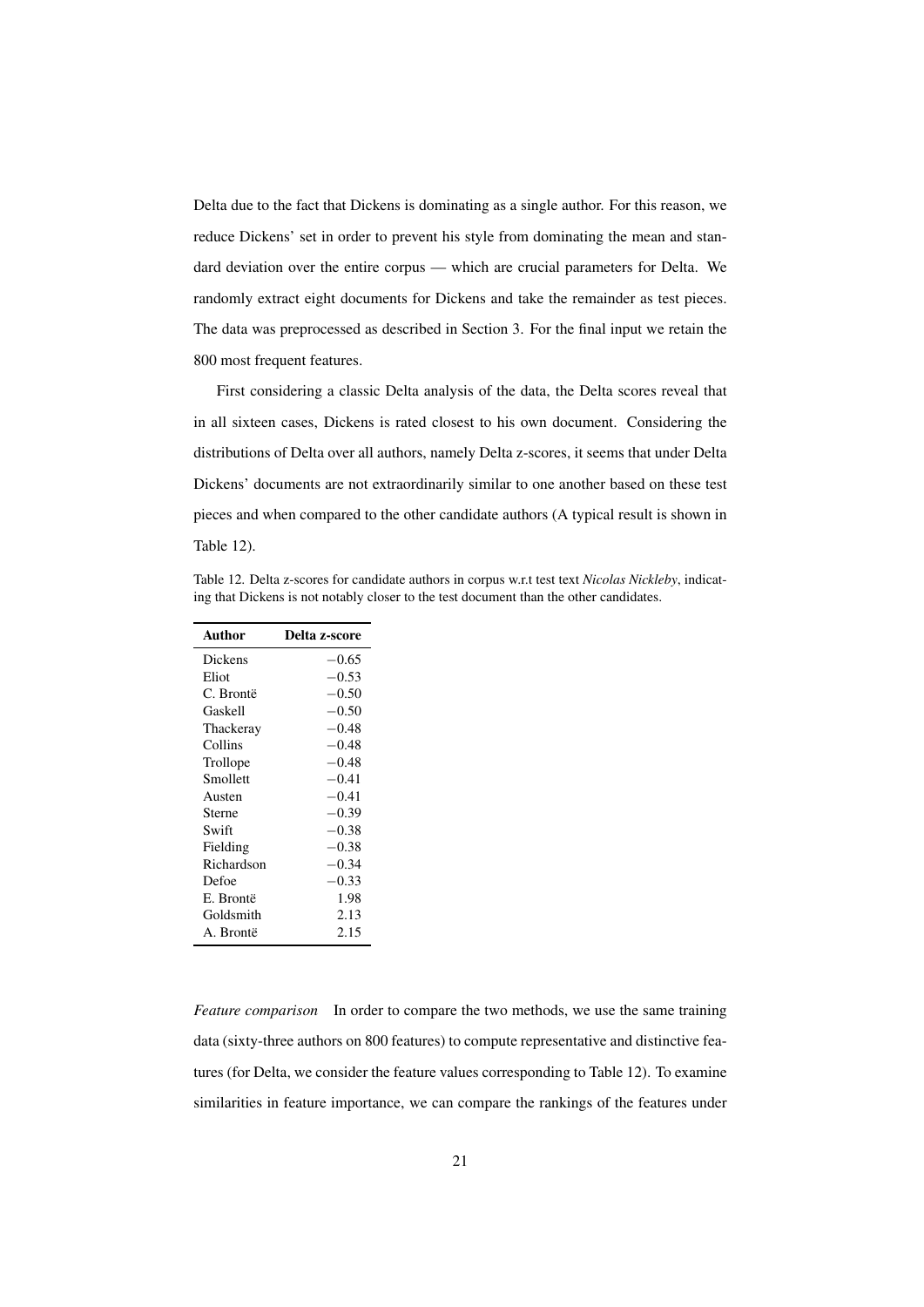the two methods. For Delta, low values indicate greater importance, while in terms of Representativeness and Distinctiveness, higher values would be more desirable. We correlate the rankings for all 800 features under each method using *Spearman's* ρ, which is bounded by [−1,1]. Thus, for a strong correlation in the present case, we would expect a large negative correlation. Correlating all the rankings over all 800 features returns a weak negative value: −0.17, however, among those 800, there might be less accurate ones, so it remains to test higher rated features' correlations. For this purpose, we reorder the features according to the highest representative and distinctive features and try different levels of highest values, shown in Table 13. The correlation between the number of features considered and the correlation between methods is  $-0.67$ , the mean of this over all sixteen test pieces is  $-0.49$ , with correlations ranging from −0.1 to −0.7, which does not indicate a very stable relationship. But this does indicate that it is beneficial to include a larger number of features (words). Thus, the degree of correlation seems to be subject to the particular test document, as well as the composition of test and training corpus.

| Table 13. Rank correlation of different numbers of features based on Delta and RD; where a high |
|-------------------------------------------------------------------------------------------------|
| negative correlation would be indicative of a strong similarity between the methods.            |
|                                                                                                 |

| <b>No. of Features</b> | <b>Spearman's</b> $\rho$ |
|------------------------|--------------------------|
| 800                    | $-0.17$                  |
| 700                    | $-0.16$                  |
| 600                    | $-0.16$                  |
| 500                    | $-0.12$                  |
| 400                    | $-0.09$                  |
| 300                    | $-0.04$                  |
| 200                    | $-0.02$                  |
| 100                    | $-0.01$                  |
| 50                     | 0.11                     |
| 20                     | $-0.28$                  |
| 10                     | $-0.13$                  |
| 5                      | 0.80                     |
| $\overline{c}$         | $-1.00$                  |

Further, we can compare the number of top features shared between the methods. Among the first <sup>∼</sup>twenty to thirty most important features, methods share only one term, namely 'hardly'. Among the first 100 words, there are nineteen shared ones: *more, nothing, without, however, old, hardly, she, return, for, entered, stay, about, fu-*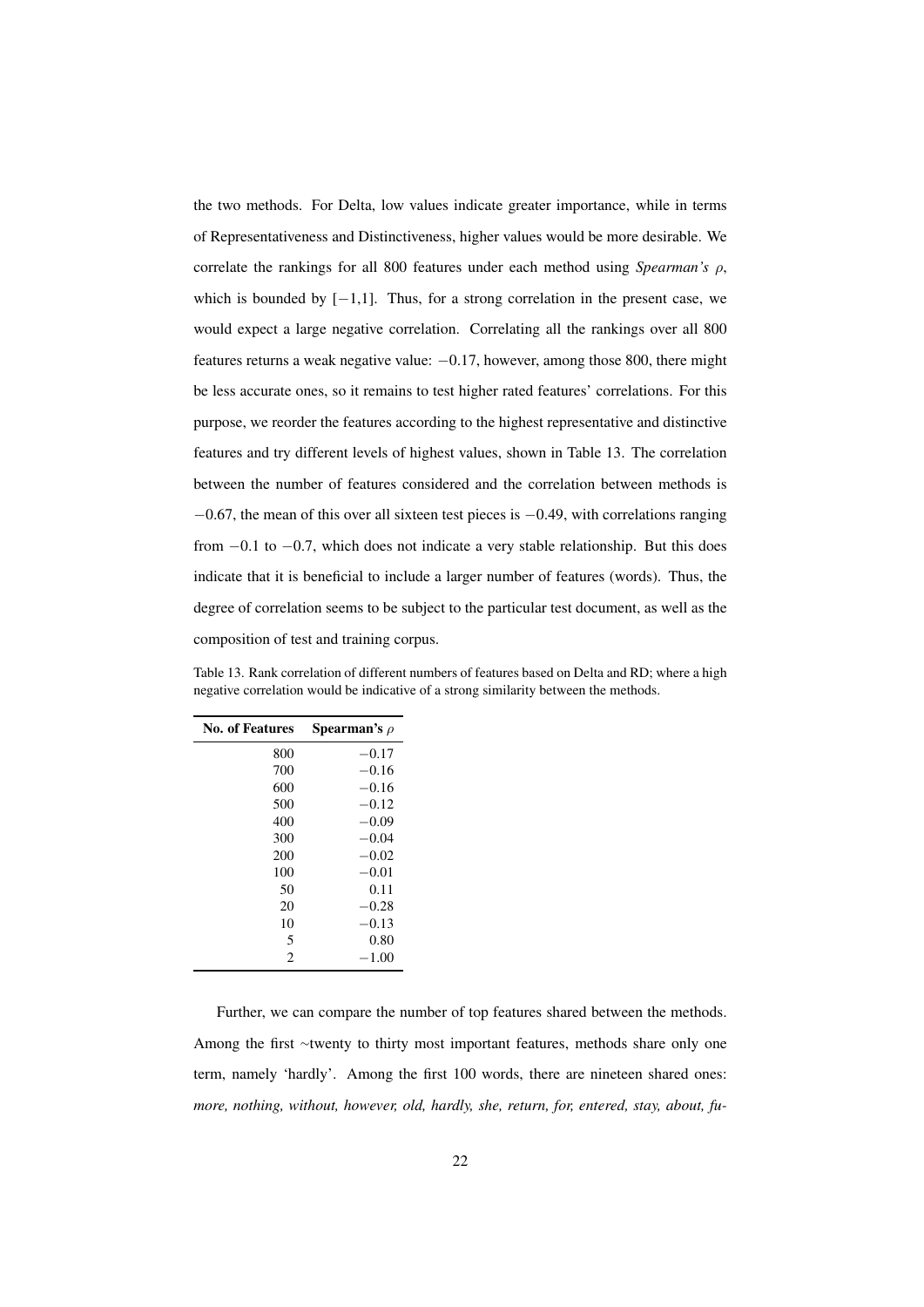*ture, but, conduct, away, pleased, immediately, entirely, cold, be* and *than*. Considering the first 200 most important ones yields sixty-three shared features; the first 300 raises it to 132 common features.

The above comparison showed that there might not be a very strong or even consistent correlation between features emerging as important from the two methods. Delta scores (per feature) and  $RD_f$  scores correlate only weakly, from which we conclude that they are genuinely different. However, since they were designed for different purposes any comparison between them is unlikely to be ideal. In our case, Delta requires that one includes fewer documents by Dickens in the main corpus, while more documents would be better for Representativeness and Distinctiveness to estimate Representativeness more reliably. Generally, features that are consistent for a particular author in terms of being avoided or preferred with respect to the main corpus, are likely to emerge under both methods, provided the chosen test piece is also following this regular pattern.

## *4.5 Comparing to Hoover's CoV Tuning*

For the comparison between the CoV Tuning method (Hoover, 2014) and Representativeness and Distinctiveness, we again consider the Dickens/Collins data set.

The CoV Tuning method was introduced to 'identify words used fairly frequently and in many texts but with widely varying frequencies'. For this purpose, one considers a two-/multi-author text corpus and computes the Coefficient of Variance over the complete sample (for each feature  $f$  separately) by dividing the standard deviation  $\sigma_f$  by the mean  $\mu_f$  (the computations are on the basis of relative frequencies). The resulting scores are then multiplied by 100 to express them as percentages. However, Hoover notes that high CoVs are also awarded to features that are rare or only occur in a small number of texts, which necessitates choosing items that occur in a large number of texts. According to David Hoover (email communication), there do not yet exist clear guidelines for choosing the number of documents a term has to appear in, so this is done here heuristically as well.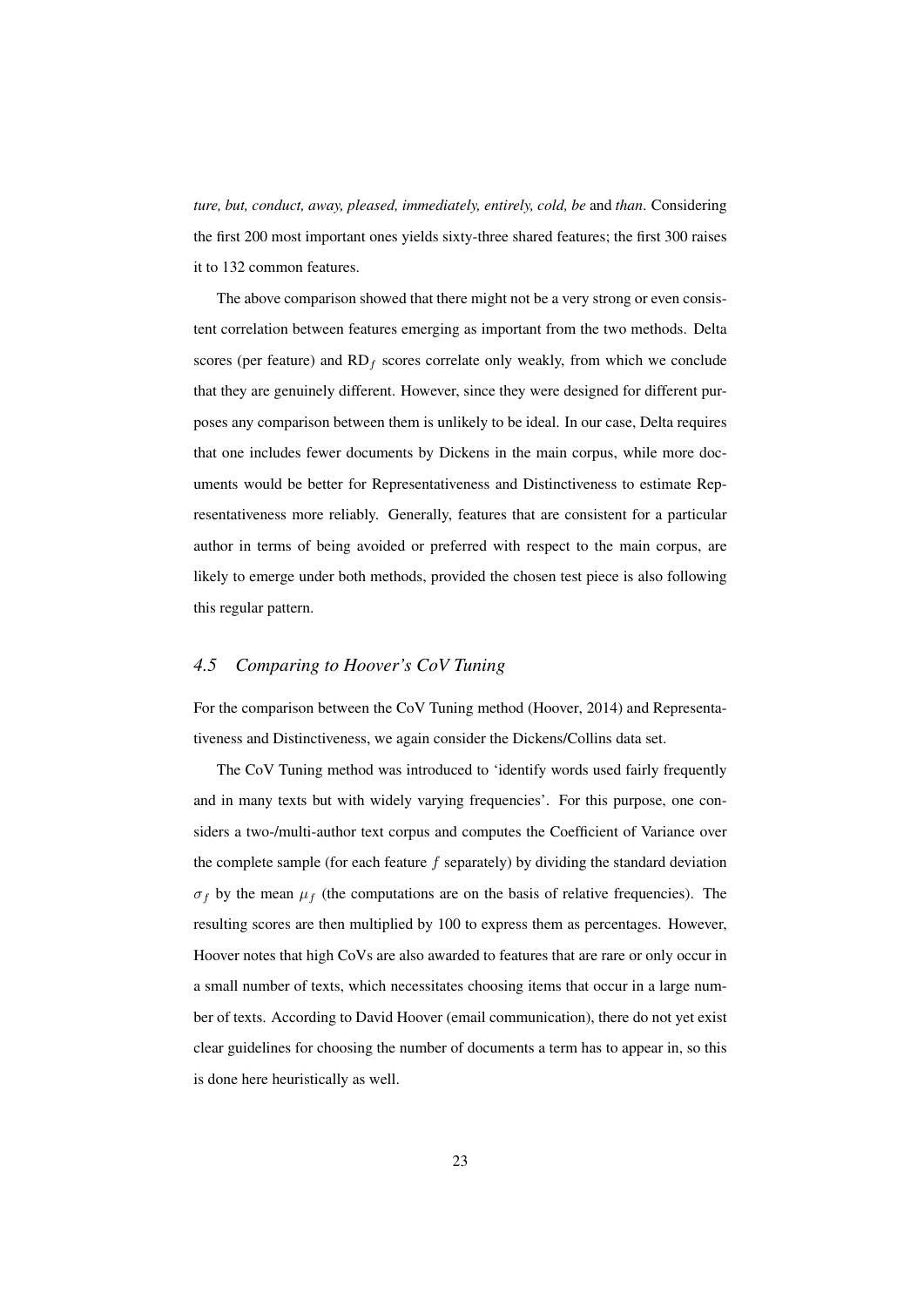#### *CoV Tuning Experiment*

Since the methods operate on different levels of the data set, i.e. CoV Tuning being computed on the basis of the whole corpus and Representativeness and Distinctiveness requiring division of authors into sets, there is unlikely to be an ideal experimental design for comparison. Similar to the previous experiment, there are different aspects one may consider to gain some intuition about the similarities and differences between the two techniques. To arrive at a good estimation for thresholds of input features, we analyze accuracy in clustering documents for the highest features under the CoV Tuning method. Further, we examine similarities with respect to the features chosen by the CoV as highest and look at the CoV and  $RD_f$  score correlations for these features. Finally, we consider highly rated words shared by both methods, when Representativeness and Distinctiveness is applied as usual.

*Clustering with the CoV* In order to restrict the number of input features, different thresholds were explored, but only a very high threshold of 'appearance in at least 98% of the documents' proved effective in terms of clustering (practically, this included features appearing in all documents). This reduced the data to 1063 input features. Table 14 shows the results for clustering different levels of top features for the CoV. The distance matrix was computed using the 'Manhattan' distance and clustering was done using 'complete link'. The clustering result is evaluated using the Adjusted Rand Index (ARI). The results indicate, that in this case at least 350 features are required and clustering results are highest on 400–800 features.

*Comparing CoV Tuning and Representativeness / Distinctiveness* In order to investigate correlations between the two methods, we consider the highest features emerging under CoV Tuning with respect to clustering and consider the exact same features ordered by their  $RD_f$  scores. A high correlation in terms of rank would be marked by a high *Spearman's* ρ, close to 1. Table 15 shows selected levels of the ranking correlations of CoV and  $RD_f$  scores for both Dickens and Collins. Occasionally, there are stronger correlations for Collins' scores and the CoV, but since these are also negative,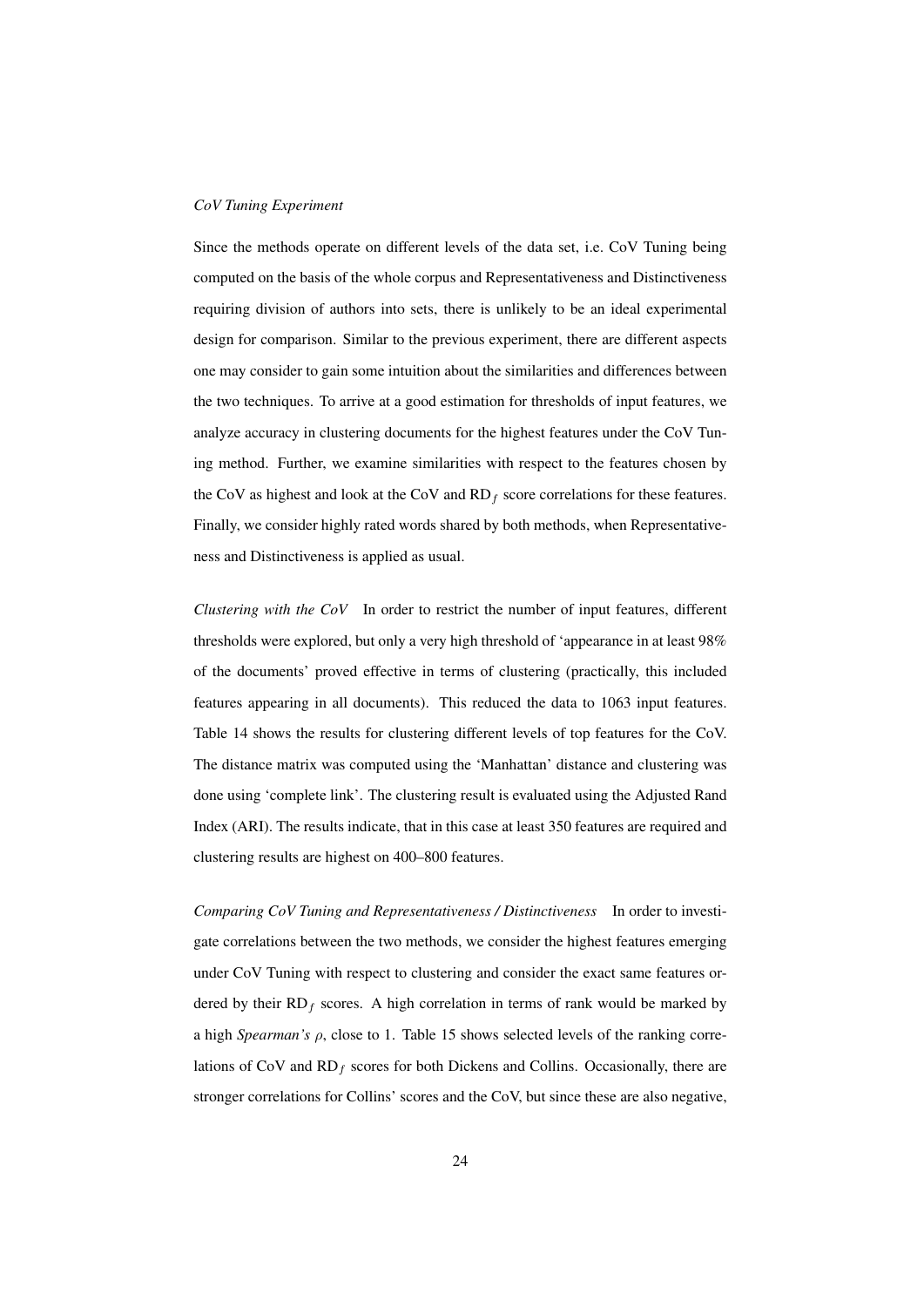| No. of Features | ARI  |
|-----------------|------|
| 300             | 0    |
| 350             | 0.69 |
| 400             | 0.84 |
| 500             | 0.84 |
| 550             | 0.84 |
| 600             | 0.76 |
| 650             | 0.76 |
| 700             | 0.84 |
| 800             | 0.84 |
| 850             | 0    |

Table 14. CoV Tuning's accuracy in clustering on the Dickens/Collins set, shown using different numbers of highest input features.

it seems rather erratic. The correlation between the number of features considered and the correlation between methods is 0.54 for Dickens and 0.73 for Collins, which indicates that the level is likely to be relevant here (the overall correlations were computed on a stepwise version of the data, e.g. for 1000 levels, there were <sup>∼</sup>1000 correspondences). We interpret the low correlation to indicate that CoV and RD are genuinely different concepts.

*Shared Feature Lists* As a final exercise, we look into size and type of features identified by the two methods where Representativeness and Distinctiveness are computed on the entire feature input of <sup>∼</sup>5000 features. Since the method is computed with respect to particular author samples, less frequent, but consistent features are considered likewise. Thus, for each method, we order features according to prominence and consider the overlap at different levels of the ranked list.

Table 16 shows the number of shared items at different steps. When considering both Dickens and Collins (for all 5000 features as input) the overlap with the features selected by the CoV is not considerable – the top 100 features only yield eight to eleven shared items, but which incidentally include *upon* and *letter*, which have previously been identified as Dickens and Collins markers (Tabata, 2012). Further, we compare the features chosen by CoV and RD (for Dickens) on the exact same input of 1063 features appearing in all documents. The overlap of highest ranked features is greater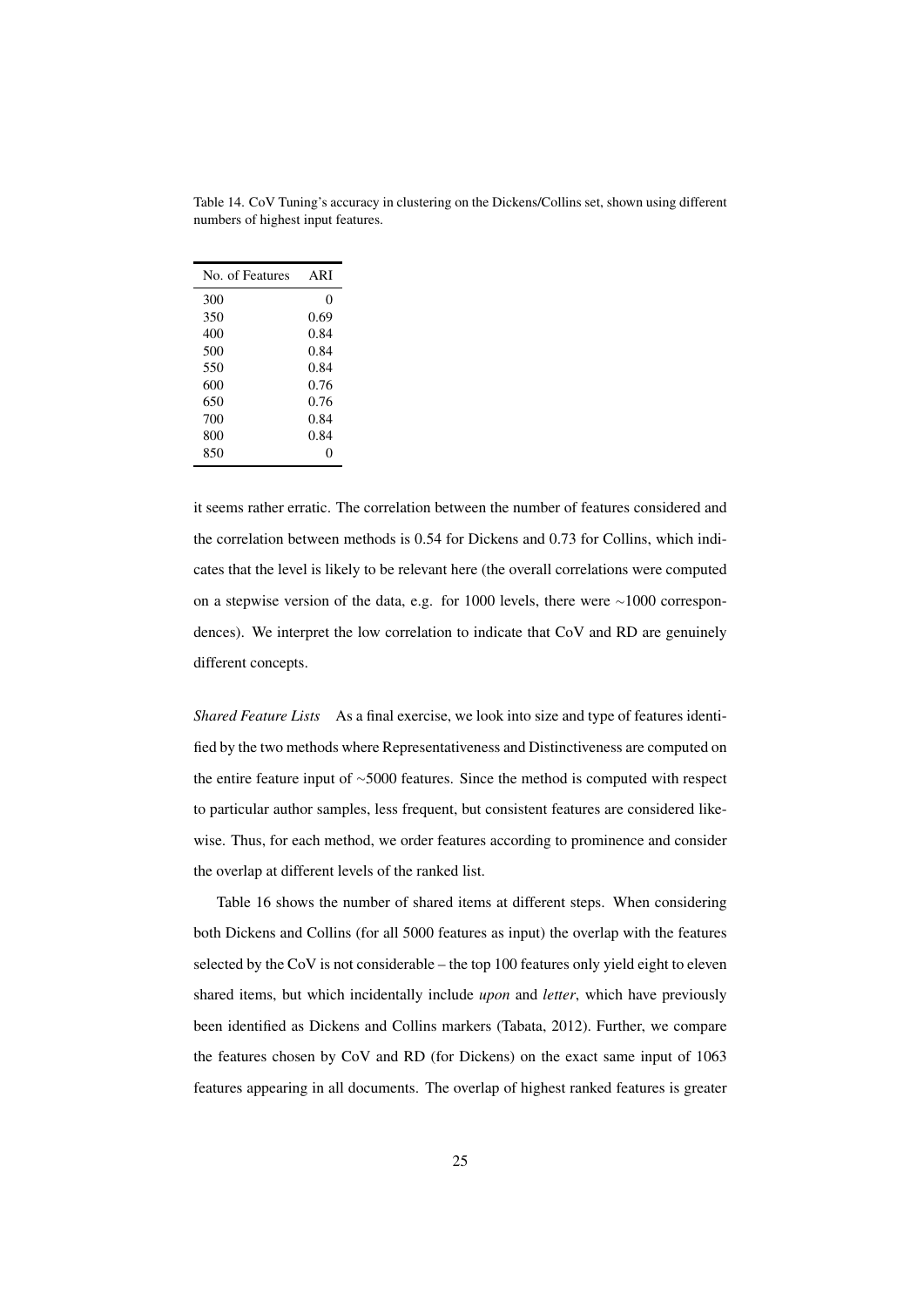|                        | Spearman's $\rho$ |                |  |  |
|------------------------|-------------------|----------------|--|--|
| <b>No. of Features</b> | <b>Dickens</b>    | <b>Collins</b> |  |  |
| 1000                   | 0.07              | 0.13           |  |  |
| 900                    | 0.09              | 0.10           |  |  |
| 800                    | 0.09              | 0.09           |  |  |
| 700                    | 0.10              | 0.07           |  |  |
| 600                    | 0.12              | 0.02           |  |  |
| 500                    | 0.11              | $-0.03$        |  |  |
| 400                    | 0.15              | $-0.03$        |  |  |
| 300                    | 0.09              | $-0.08$        |  |  |
| 200                    | 0.01              | $-0.19$        |  |  |
| 100                    | $-0.07$           | $-0.25$        |  |  |
| 50                     | $-0.08$           | $-0.38$        |  |  |
| 40                     | $-0.06$           | $-0.36$        |  |  |
| 30                     | 0.04              | $-0.21$        |  |  |
| 20                     | $-0.12$           | $-0.25$        |  |  |
| 10                     | $-0.04$           | 0.41           |  |  |
| 5                      | 0.10              | 1.00           |  |  |

Table 15. Correlation of rankings on various levels of top features according to the features selected for the CoV.

after the first 100 words, but less than one might expect on the same input, if the methods were choosing features in a similar fashion.

In terms of a general comparison, we note that CoV Tuning requires virtually no computation time compared to the expensive pairwise comparisons of documents needed for Representativeness and Distinctiveness.

Disregarding any particular author in the set (unsupervised approach), as it is done in CoV Tuning, potentially offers more possibilities for evaluation than a supervised technique, where accuracy of selected features can only be heuristically evaluated for instance, by clustering. The fact that CoV Tuning is successful at all, considering it operates only by measuring variability of frequent features is impressive - however this potentially indicates a different application area than Representativeness and Distinctiveness, where the focus is on author-dependent consistency of usage regardless of exact frequency strata. There is an overlap, nevertheless, if only at a theoretical level, as items appearing in most documents as well as being highly variable might be more likely to vary between than within authors.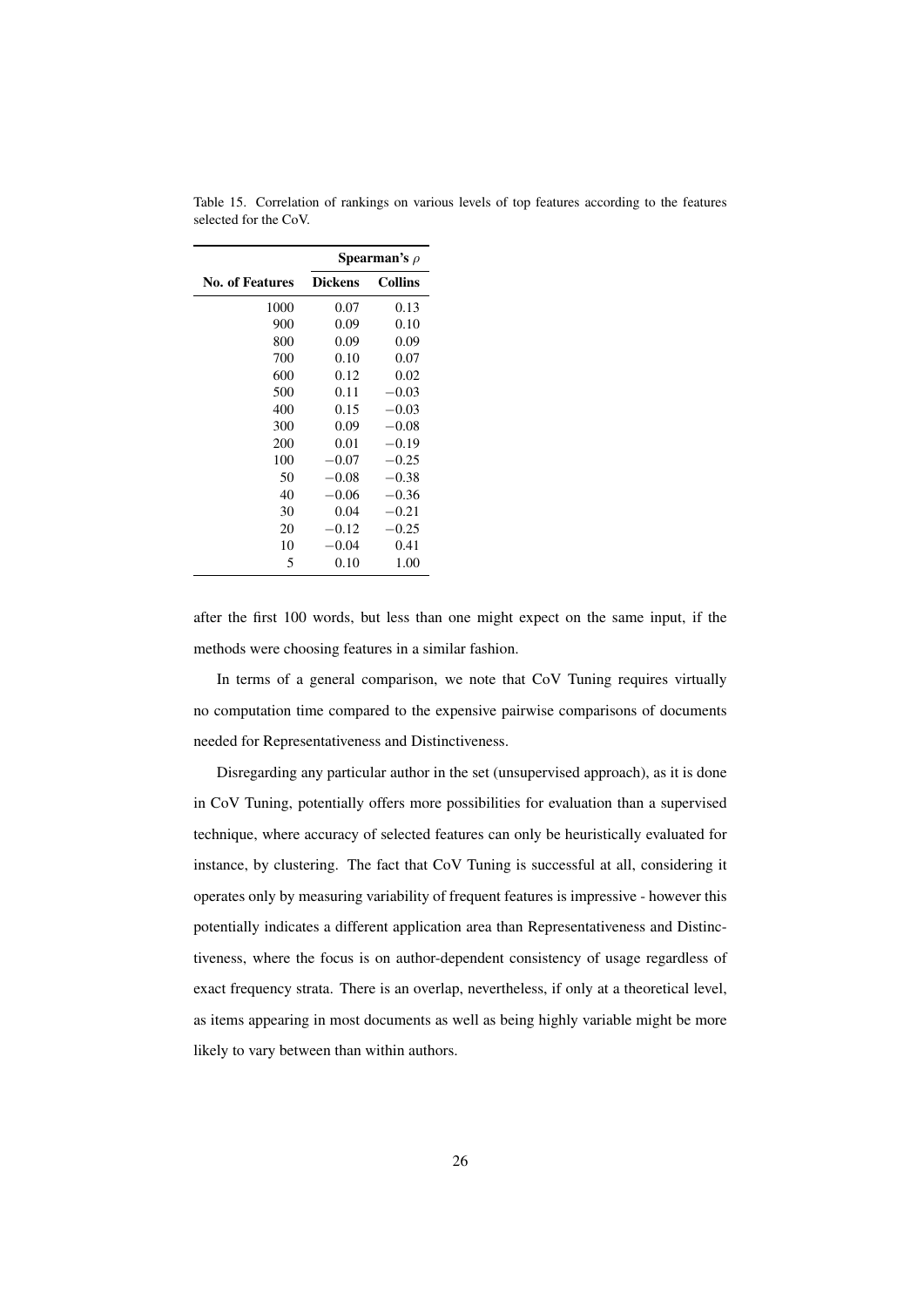|                        | Input          |                |                |
|------------------------|----------------|----------------|----------------|
|                        | 5000 mfw       |                | 1063 CoV       |
| <b>No. of Features</b> | <b>Dickens</b> | <b>Collins</b> | <b>Dickens</b> |
| 500                    | 117            | 132            | 241            |
| 400                    | 86             | 86             | 152            |
| 300                    | 57             | 59             | 101            |
| 200                    | 34             | 37             | 52             |
| 150                    | 21             | 23             | 31             |
| 100                    | 8              | 11             | 12             |
| 90                     | 5              | 7              | 6              |
| 80                     | 5              | 5              | 5              |
| 70                     | 3              | 4              | $\overline{4}$ |
| 50                     | 2              | 2              | $\overline{2}$ |
| 40                     | 2              | 1              | $\overline{2}$ |
| 30                     | 0              | 0              | 0              |

Table 16. Number of shared items at different levels of prominence, including the top features – for RD for both all original input features before 'Tuning' and only using the features input to CoV computations.

# 5 Conclusion

This work has introduced Representativeness and Distinctiveness, a simple statistical measure to identify features that an author uses consistently and in a way that distinguishes him/her from others. The technique requires a substantial number of documents of each author (in order to gauge consistency), and its performance wanes when one set is less homogenous. Different comparisons to other techniques applied in the domain, both well established and recently introduced ones, indicate more differences than similarities to Representativeness and Distinctiveness. Through its ability to analyze both frequent as well as less frequent features renders it a powerful and promising technique for stylometric analysis in authorship.

*Future considerations* We should like to be able to characterize the extent to which one can consider a feature score high or low in an absolute sense as opposed to merely high or low with respect to the other features for a particular author. For instance, there are authors, such as Jane Austen, who are rather consistent in vocabulary use throughout their different works and who might thus be more likely to end up with higher representative scores than authors displaying less consistency, such as for instance Mark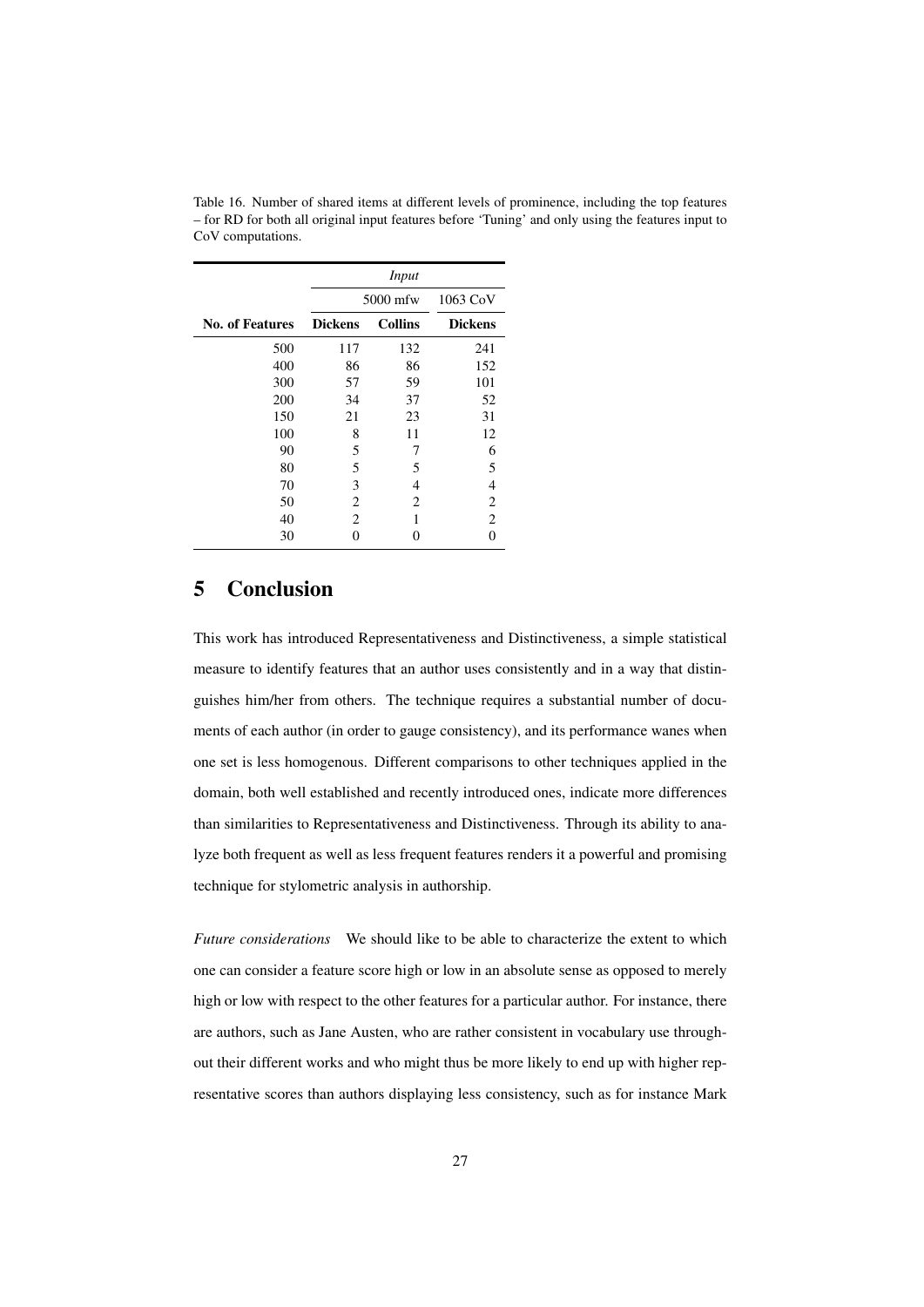Twain, who is seen to be more volatile. Future work might therefore include exploring the properties of high and low  $RD_f$  scores in order to be able to generalize about the degree to which an author is consistent over his works and different from others.

Our goal in this paper was to suggest an emphasis in stylometry on features whose frequency distributions might be regarded as fairly characteristic for a given author as opposed to those that serve to discriminate the author from others. Our comparisons have indicated that these two characterizations may be very different. As stylometry evolves to encompass syntactic features, which we suspect will be less numerous than the very large vocabularies of authors, the shift in emphasis may become more important.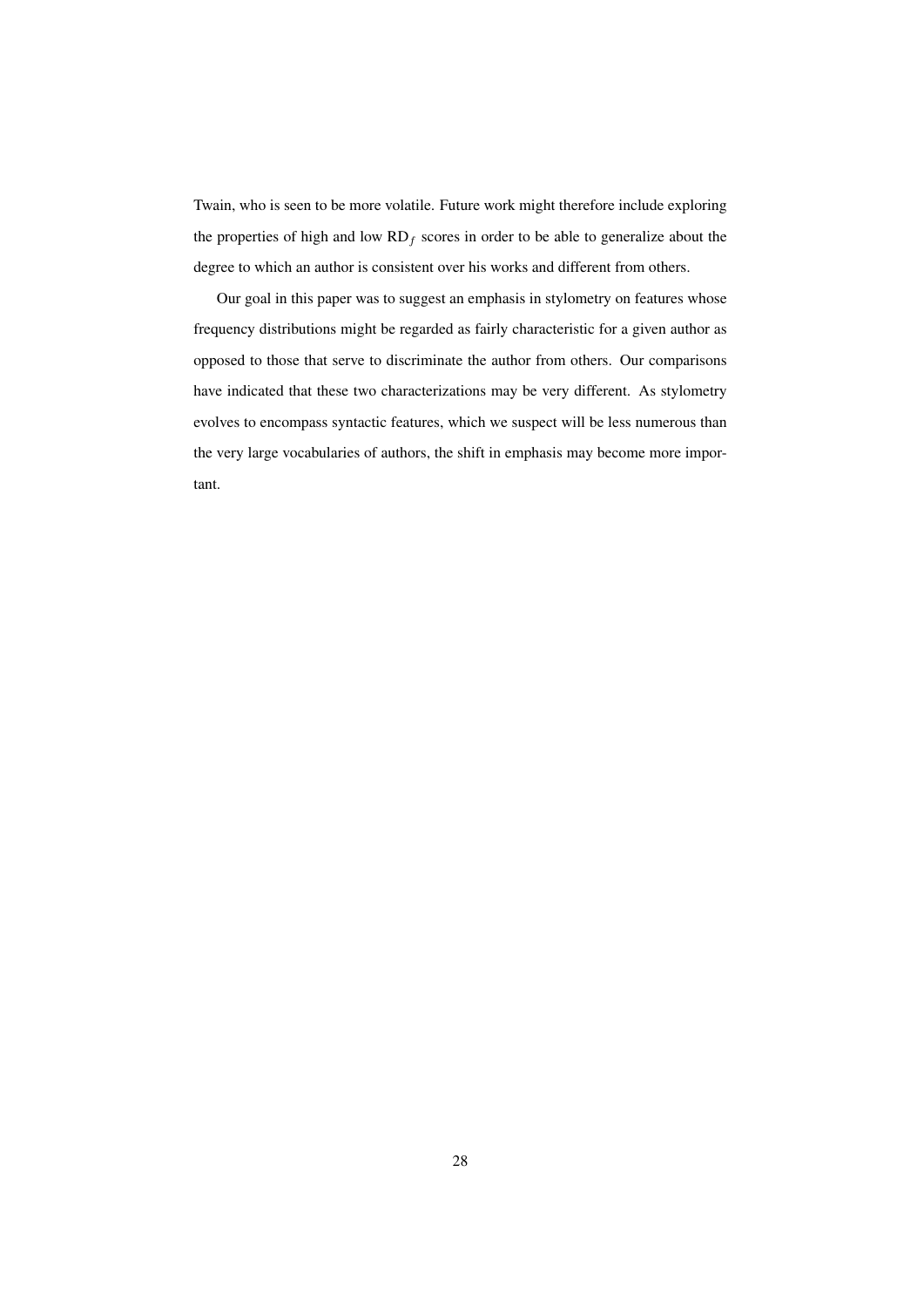# References

Breiman, L. (2001). "Random Forests". In: *Machine Learning*, pp. 5–32.

- Burrows, J. (2002). "'Delta': A measure of stylistic difference and a guide to likely authorship". In: *Literary and Linguistic Computing* 17.3, pp. 267–287.
- Burrows, J. (2005). "Who wrote Shamela? Verifying the authorship of a parodic text". In: *Literary and Linguistic Computing* 20.4, pp. 437–450.
- Burrows, J. (2007). "All the way through: testing for authorship in different frequency strata". In: *Literary and Linguistic Computing* 22.1, pp. 27–47.
- Craig, H. (1999). "Authorial attribution and computational stylistics: If you can tell authors apart, have you learned anything about them?" In: *Literary and Linguistic Computing* 14.1, pp. 103–113.
- Craig, H. and Drew, J. (2011). "Did Dickens write "Temperate Temperance"?: (An Attempt to Identify Authorship of an Anonymous Article in All the Year Round)". In: *Victorian Periodicals Review* 44 (3), pp. 267–290.
- Hoover, D. (2007). "Corpus Stylistics, Stylometry, and the Styles of Henry James." In: *Style* 41.2.
- Hoover, D. (2014). "Tuning the Word Frequency List". In: Universite de Lausanne: Digital Humanities 2014: Conference Abstracts, pp. 200–202.
- Hubert, L. and Arabie, P. (1985). "Comparing partitions". In: *Journal of Classification* 2.1, pp. 193–218.
- Mahlberg, M. (2007). "Clusters, key clusters and local textual functions in Dickens." In: *Corpora* 2.1, pp. 1–31.
- Manning, C. D., Raghavan, P., and Schütze, H. (2008). *Introduction to information retrieval*. Vol. 1. Cambridge University Press.